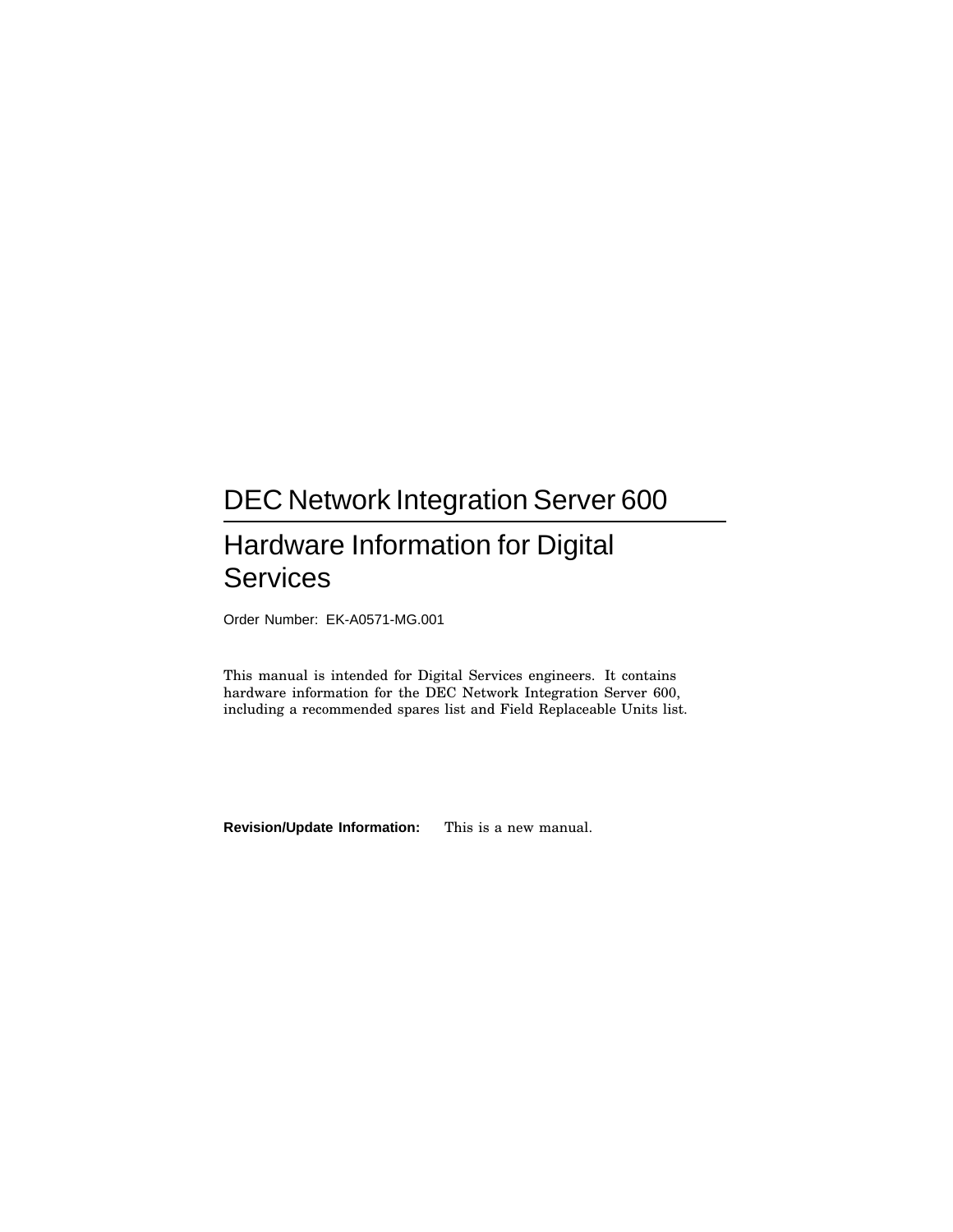#### **First printing, April 1992**

The information in this document is subject to change without notice and should not be construed as a commitment by Digital Equipment Corporation. Digital Equipment Corporation assumes no responsibility for any errors that may appear in this document.

No responsibility is assumed for the use or reliability of software on equipment that is not supplied by Digital Equipment Corporation or its affiliated companies.

Restricted Rights: Use, duplication, or disclosure by the U.S. Government is subject to restrictions as set forth in subparagraph (c)(1)(ii) of the Rights in Technical Data and Computer Software clause at DFARS 252.227-7013.

© by Digital Equipment Corporation 1992.

All Rights Reserved.

The following are trademarks of Digital Equipment Corporation: DDCMP, DEC, DECnet, DECNIS, DECrouter, DECUS, DECvoice, DECwriter, DNA, MASSBUS, MicroVAX, Packetnet, PDP, Q-bus, Q22-bus, RSTS, RSX, ULTRIX, UNIBUS, VAX, VAXcluster, VMS, VT, and the DIGITAL Logo.

Kilostream is a registered trademark of British Telecommunications, plc.

This document was prepared using VAX DOCUMENT, Version 1.2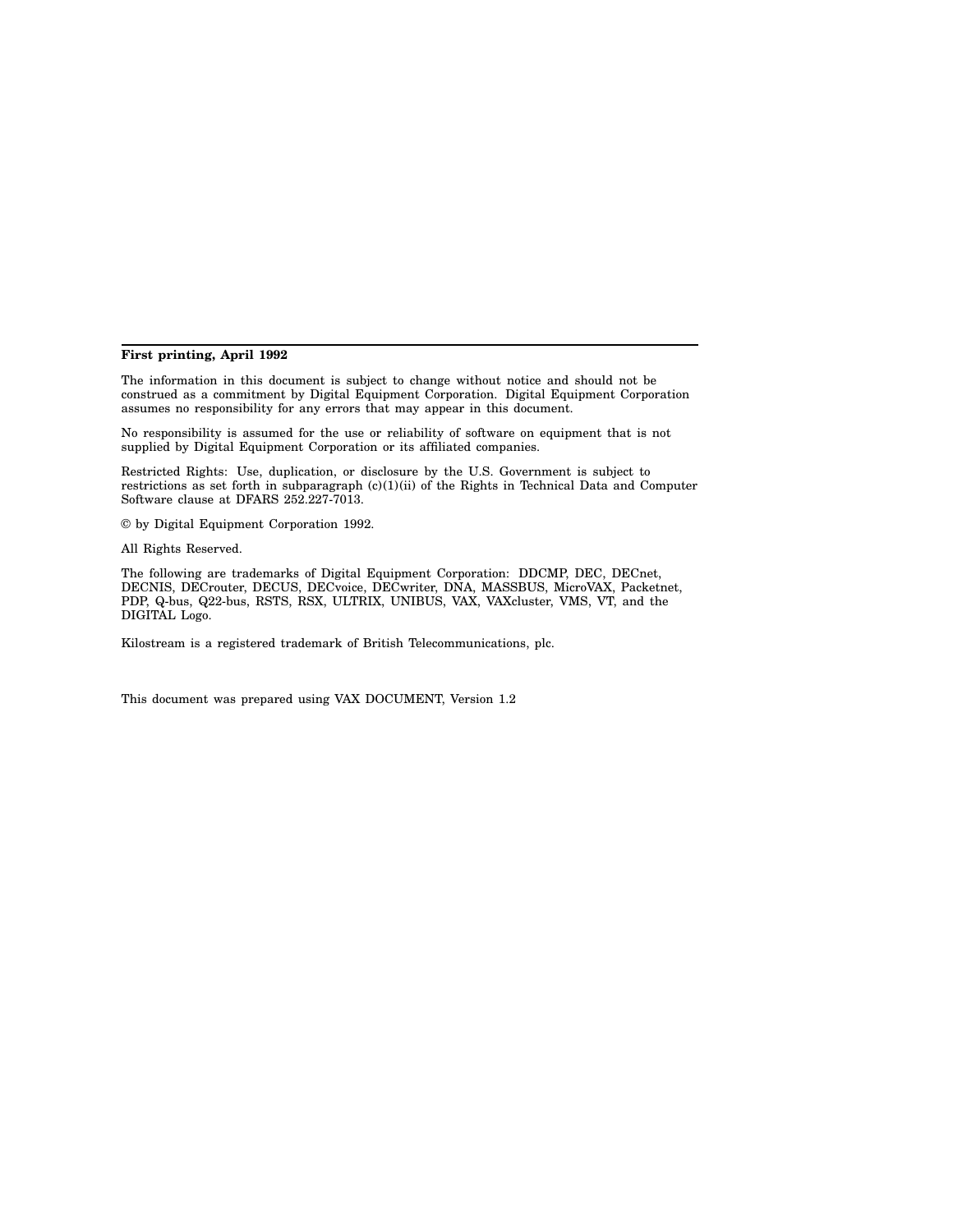# **Contents**

|              |                                            |                                                                                                        | vii                                                            |
|--------------|--------------------------------------------|--------------------------------------------------------------------------------------------------------|----------------------------------------------------------------|
| 1            |                                            | <b>Power Module Information</b>                                                                        |                                                                |
|              | 1.1<br>12<br>1.3<br>1.4<br>1.5             | Power Module Outputs<br>Power Module Test Points                                                       | $1 - 1$<br>$1 - 1$<br>$1 - 3$<br>$1 - 4$<br>$1 - 6$            |
| $\mathbf{2}$ |                                            | <b>Thermal Protection</b>                                                                              |                                                                |
|              | 21<br>2.1.1<br>2.2<br>2.3                  | Ambient Air Temperature Sensor<br>How the Sensor Protects the System<br>Ambient Air Temperature Switch | $2 - 1$<br>$2 - 1$<br>$2 - 2$<br>$2 - 2$                       |
| 3            |                                            | <b>Backplane Support</b>                                                                               |                                                                |
|              | 3.1<br>3.1.1<br>3.1.2<br>3.2<br>3.3<br>3.4 | Futurebus+ Profile B Compliance<br>System Bus Connectors                                               | $3 - 1$<br>$3 - 1$<br>$3 - 2$<br>$3 - 2$<br>$3 - 3$<br>$3 - 4$ |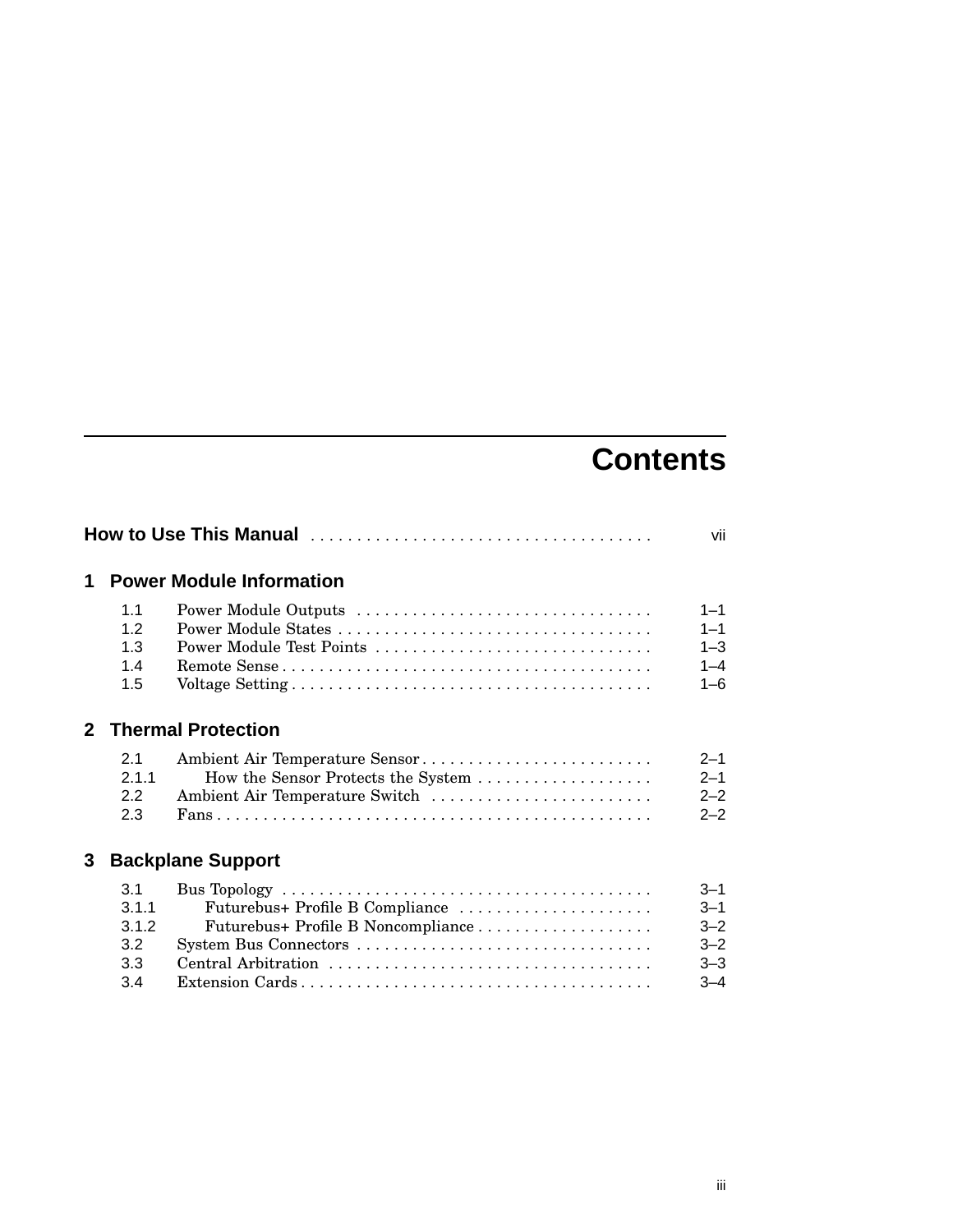# **4 System Testing and Card Information**

| 4.1   |                                         | $4 - 1$ |
|-------|-----------------------------------------|---------|
| 4.1.1 | Processor Card Module Self-Test         | $4 - 1$ |
| 4.1.2 | Memory Card Module Self-Test            | $4 - 1$ |
| 4.1.3 | Network Interface Card Module Self-Test | $4 - 2$ |
| 4.1.4 |                                         | $4 - 2$ |
| 4.2   | System Self-Test Failure                | $4 - 3$ |
| 4.3   | Network Interface Card Loopback Testing | $4 - 3$ |
| 4.3.1 | Distribution Panel Loopback             | $4 - 3$ |
| 4.3.2 | Ethernet LAN Card Loopback              | $4 - 3$ |
| 44    | Processor Card and Memory Card Testing  | $4 - 4$ |
| 4.5   |                                         | $4 - 4$ |
| 4.6   | Card Reference Numbers                  | $4 - 4$ |
| 4.7   | Card and Power Module Symbols           | $4 - 4$ |
| 4.8   | Network Interface Card Reference Names  | $4 - 5$ |

# **A Recommended Spares**

# **B Field Replaceable Units**

# **Index**

# **Figures**

| $1 - 1$ | Power Module LEDs           | $1 - 2$ |
|---------|-----------------------------|---------|
| $1 - 2$ | Power Output Test Points    | $1 - 4$ |
| $1 - 3$ |                             | $1 - 5$ |
| $2 - 1$ | FAN 1 and FAN 2 Connections | $2 - 3$ |
| $-3-1$  |                             | $3 - 3$ |
| $4 - 1$ |                             | $4 - 5$ |
|         |                             |         |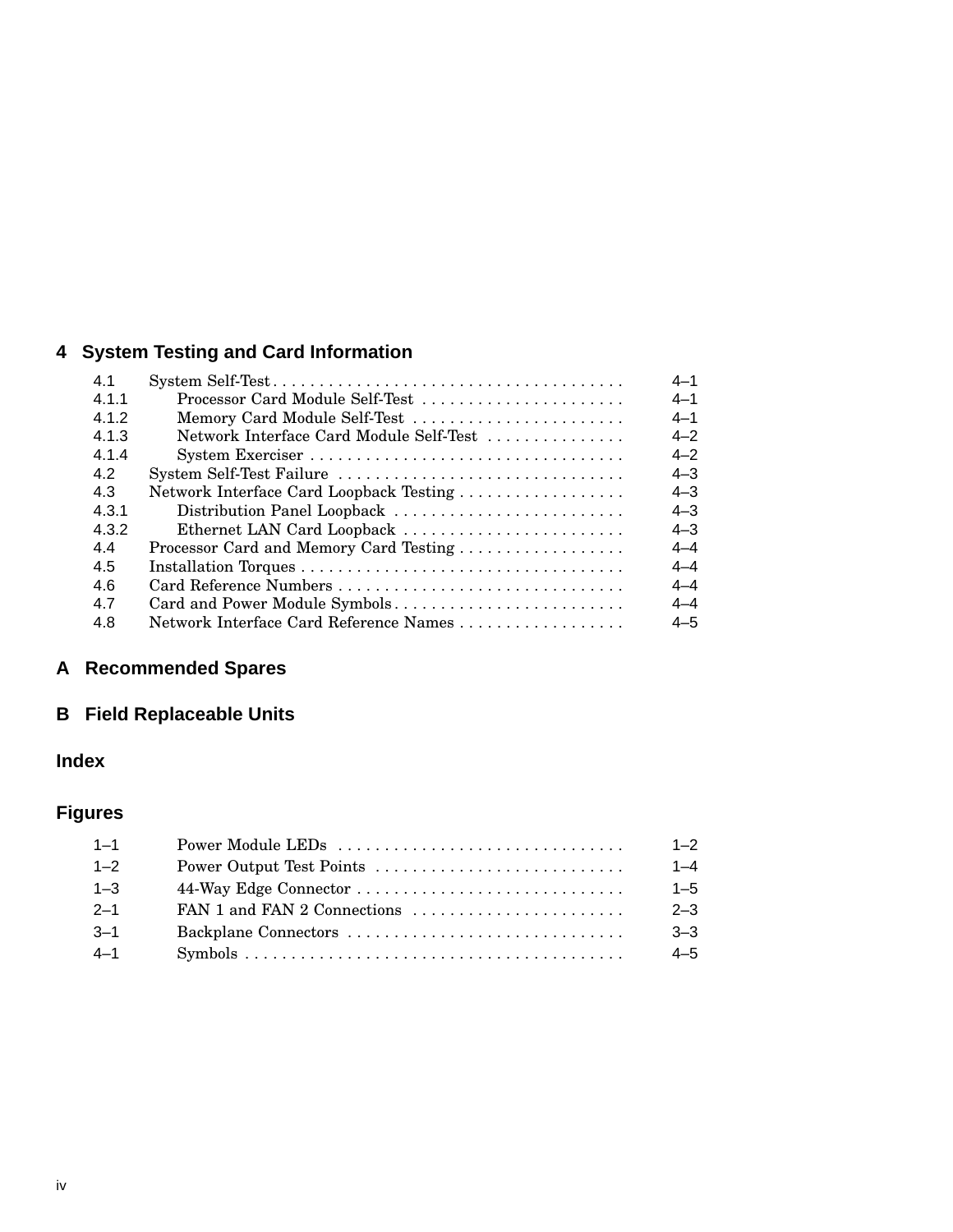# **Tables**

| $1 - 1$ |                                                | $1 - 3$ |
|---------|------------------------------------------------|---------|
| $2 - 1$ | Thermal Protection Process                     | $2 - 1$ |
| $2 - 2$ | Ambient Air Temperature and Fan Drive Voltages | $2 - 2$ |
| - A-1   | Recommended Spares                             | $A-1$   |
| $B-1$   |                                                | $B-1$   |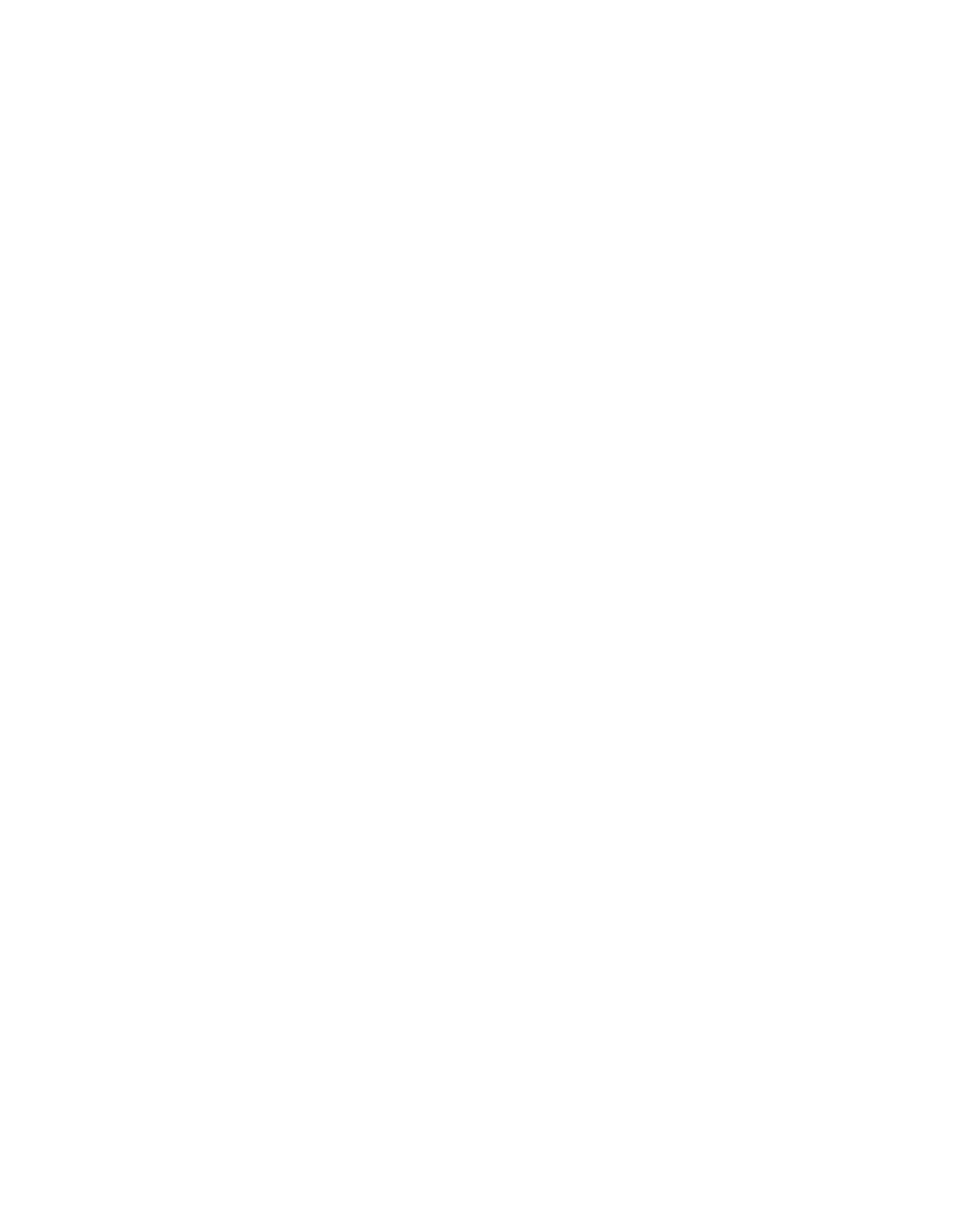# **How to Use This Manual**

This manual provides Digital Services engineers with information about DEC Network Integration Server 600 (DECNIS 600) hardware components. The information is useful as a reference, especially when problem solving or testing the DECNIS 600.

This manual should be used as a supplement to the *DEC Network Integration Server 600 Installation and Service Manual* and Network Interface Card documents.

### **Structure**

This manual has four chapters and two appendixes:

- Chapter 1 contains information about the power module.
- Chapter 2 describes DECNIS 600 components that provide thermal protection.
- Chapter 3 contains information about backplane support and operation of the DECNIS 600 bus.
- Chapter 4 describes system testing and includes information about the processor card, memory card, and Network Interface Cards.
- Appendix A lists recommended spares for the DECNIS 600.
- Appendix B is a Field Replaceable Unit (FRU) list for the DECNIS 600.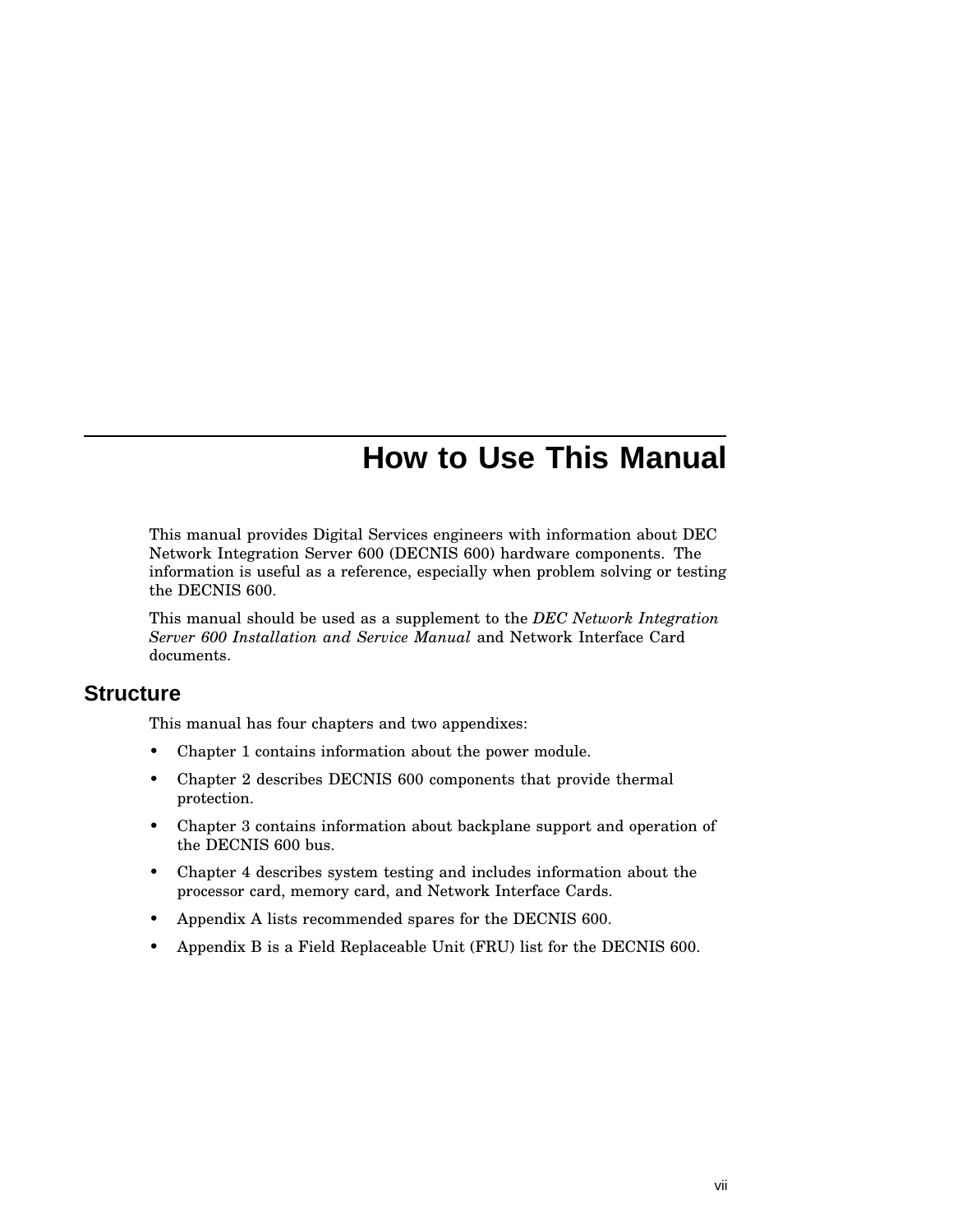# **Product Documentation**

#### **Hardware Documentation**

For information about the DECNIS 600 hardware, refer to:

- *DEC Network Integration Server 600 Installation and Service Manual* This manual shows how to install and test the DECNIS 600. It contains problem solving procedures and describes how to remove and replace hardware components. It is intended for customers who are trained as service personnel.
- *DEC Network Integration Server 600 Configuration Card*

This card is provided for completion by the customer. It includes system identification information, contacts, and details of the load host(s) for the DECNIS 600.

• Network Interface Card *Cabling Instructions and Specifications* card

A *Cabling Instructions and Specifications* card is provided with each Network Interface Card. It shows how to install the cables associated with a Network Interface Card and includes product information that is specific to the Network Interface Card.

• Network Interface Card *Problem Solving* card

A problem solving card is provided with each Network Interface Card. It contains problem solving procedures specific to the Network Interface Card.

• Network Interface Card *Configuration Card*

A configuration card is provided with each Network Interface Card for completion by the customer. The card includes information about the Network Interface Card lines and ports.

#### **Software Documentation**

For information about the DECNIS 600 software, refer to:

- *DEC Network Integration Server Introduction*
- *DEC Network Integration Server Installation* card
- *DEC Network Integration Server Configuration*
- *DEC Network Integration Server Management*
- *DEC Network Integration Server Event Messages* (supplied on line)
- *DEC Network Integration Server Problem Solving* (supplied on line unless a hardcopy version is ordered)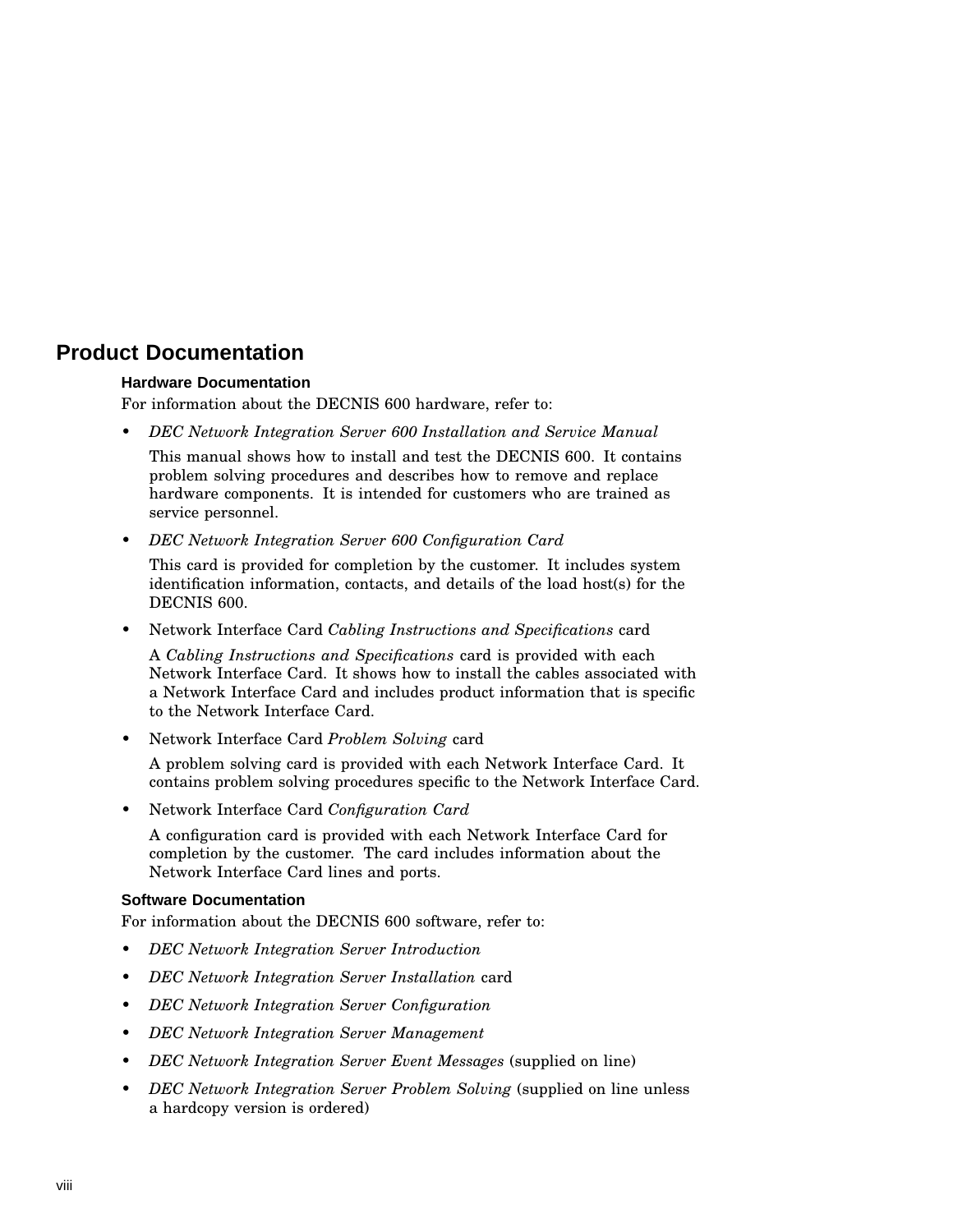# **Digital Services Documentation**

Details of the DECNIS 600 and an up-to-date list of FRUs and recommended spares can be found in:

- *Communication Options Minireference* manual
- *Technical Information Management Architecture (TIMA)* online database

# **Terminology**

| DECNIS 600 | DEC Network Integration Server 600.                                                              |
|------------|--------------------------------------------------------------------------------------------------|
| LED.       | Light Emitting Diode. This abbreviation is used to describe the<br>indicators on the DECNIS 600. |
| NIC.       | Network Interface Card.                                                                          |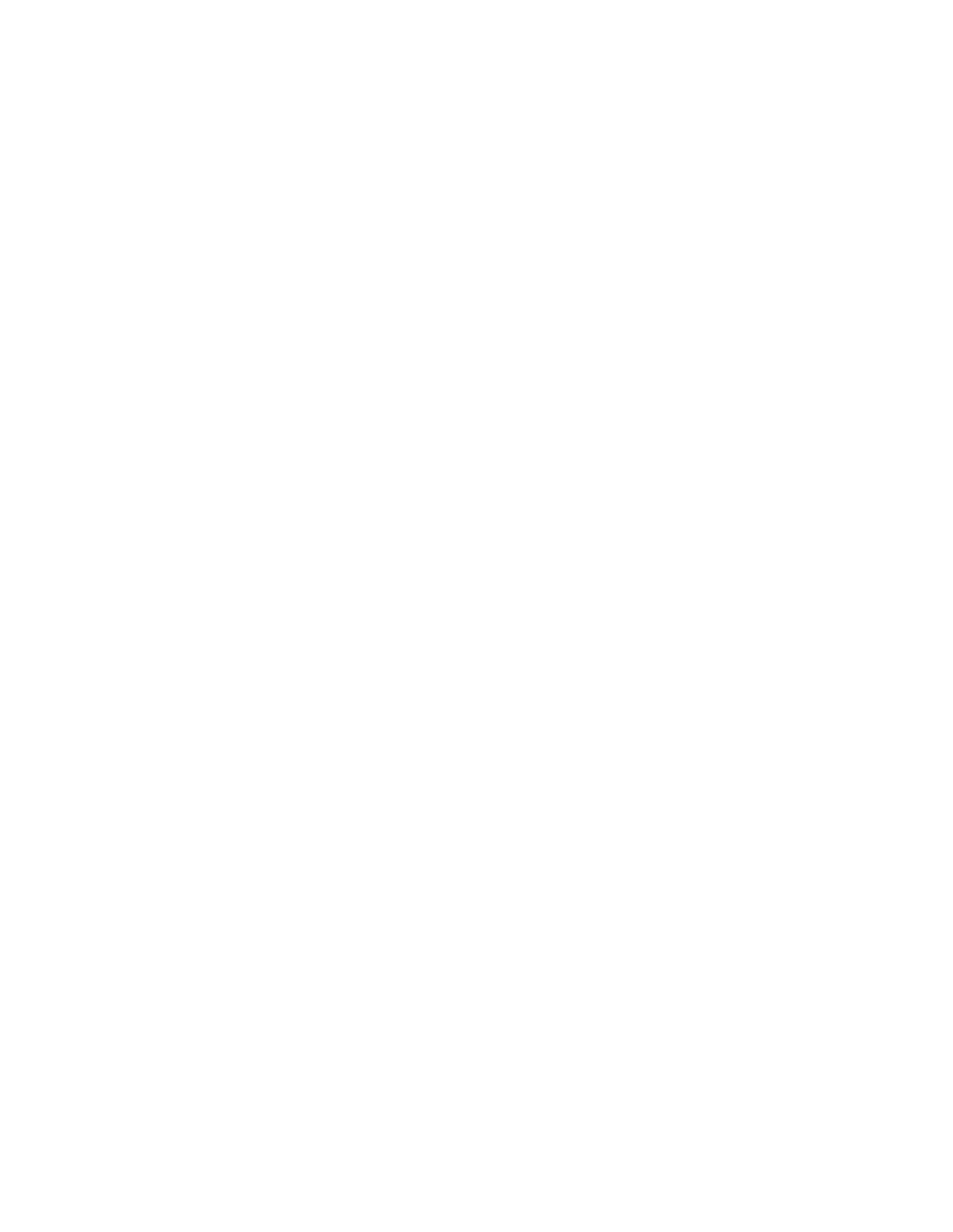# **1 Power Module Information**

This chapter includes information about outputs from the power module and describes power module states. It also identifies the power test points and remote sensing on the backplane assembly, and specifies the power module's voltage range.

## **1.1 Power Module Outputs**

There are four outputs from the power module. In powering sequence, these are:

- 1. Fan output (FAN 1 and FAN 2)
- 2. ±12 V
- 3.  $+5.1$  V
- 4.  $+2.1$  V

On power down, all outputs are disabled simultaneously.

## **1.2 Power Module States**

The three LEDs on the power module are shown in Figure 1–1. The LEDs indicate the following:

• OVERVOLTAGE

If LED 1 is lit, there is an overvoltage condition on one or more of the outputs. Overvoltage protection is provided for the  $+5.1$  V,  $\pm 12$  V, and the +2.1 V outputs:

- If the +5.1 V output reaches an overvoltage condition, the power  $\qquad \qquad$ module shuts down.
- If the  $\pm 12$  V or the  $\pm 2.1$  V reaches an overvoltage condition, that output shuts down but all other outputs maintain nominal voltage.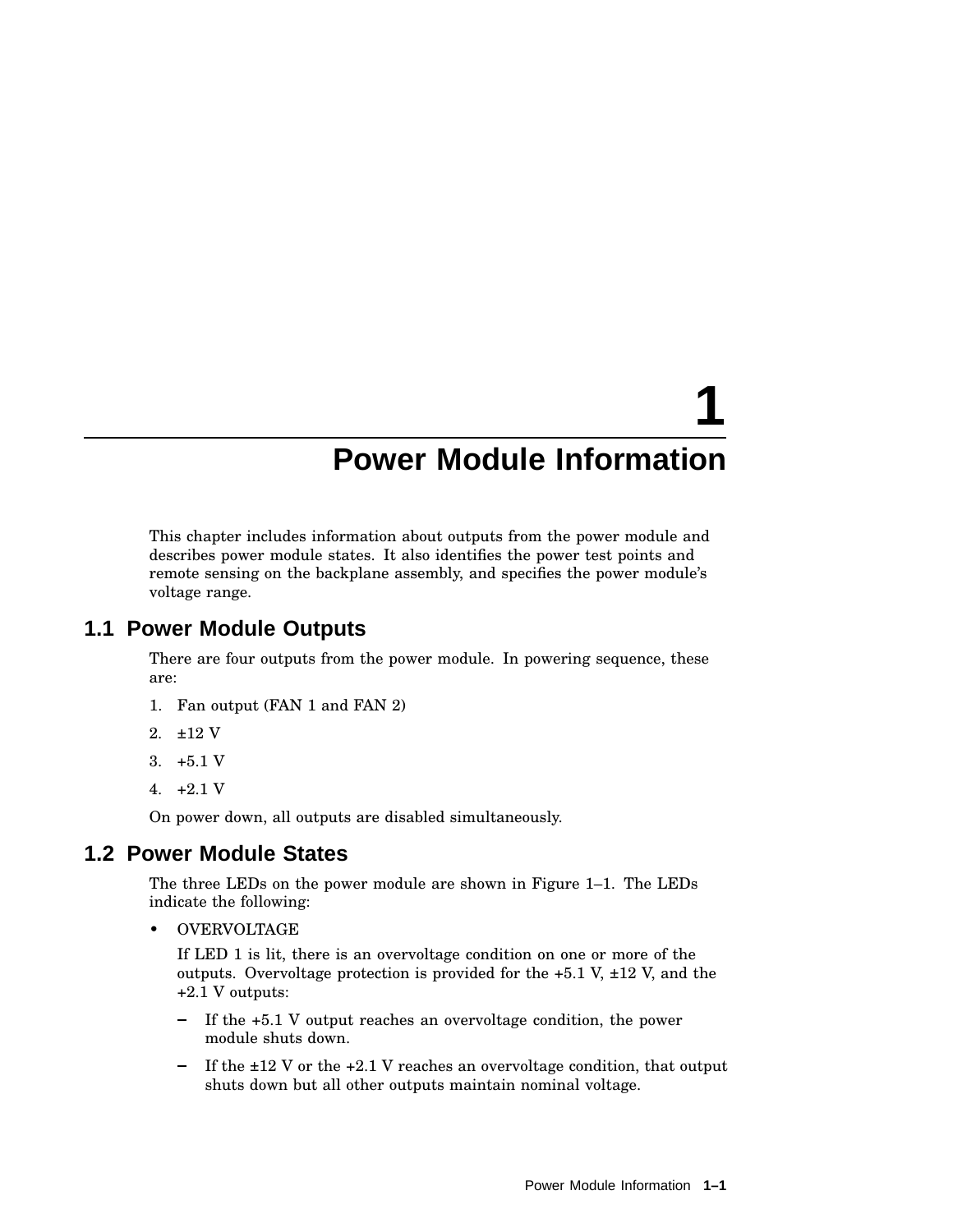

**Figure 1–1 Power Module LEDs**

CBN–0031–92–I

If the fan output (FAN 1 and FAN 2) reaches an overvoltage condition, LED 1 is lit but the fans do not shut down.

When any output fails due to an overvoltage condition, the DECNIS 600 must be powered off and then powered on again to resume operation.

• OVERCURRENT

If LED 2 is lit, there is an overcurrent condition on one or more of the outputs. Overcurrent protection is provided for all outputs:

 $\blacksquare$ If there is an overcurrent condition on the +5.1 V output for more than two seconds, the power module shuts down. To resume operation, the overcurrent condition must be removed and the system powered off and powered on again.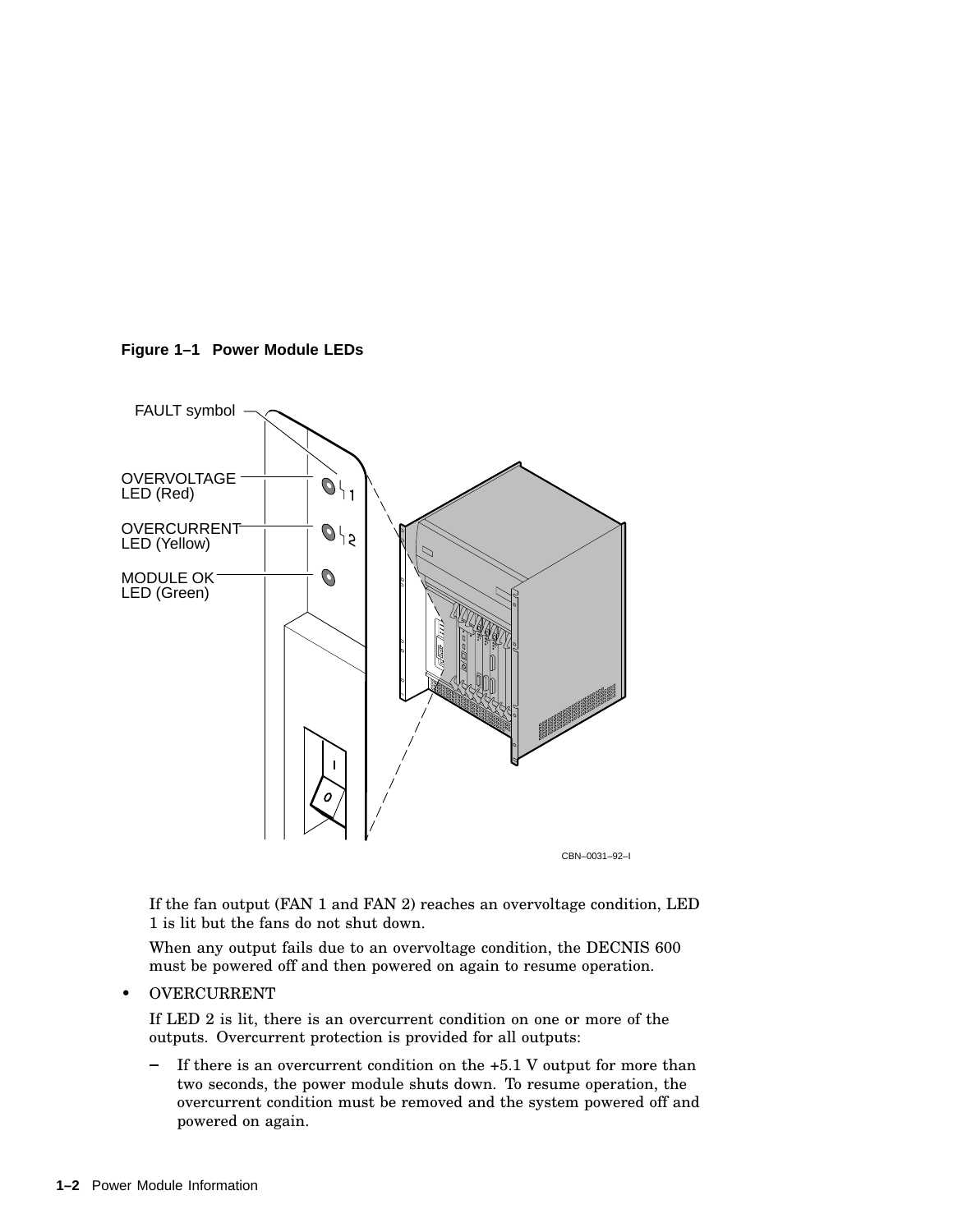- If there is an overcurrent condition on the  $\pm 12$  V,  $\pm 2.1$  V, or FAN 1/FAN 2 output, only that output shuts down. When the overcurrent condition is removed, there is no need to power off and power on the system again; the output recovers to normal operation.

#### • MODULE OK

This LED indicates that the power module is operating successfully. All power outputs are within the limits specified in Table 1–1.

| <b>Parameter</b>                         | Output 1           | Output 2                    | Output 3           | FAN 1/FAN 2               |
|------------------------------------------|--------------------|-----------------------------|--------------------|---------------------------|
| Nominal voltage (V)                      | $+5.1$             | ±12.0                       | $+2.1$             | See Table $2-2$ .         |
| Tolerance (V)<br>Minimum<br>Maximum      | $+4.98$<br>$+5.25$ | ±11.4<br>±12.6              | $+2.06$<br>$+2.14$ |                           |
| Output current (A)<br>Minimum<br>Maximum | 0.00<br>90.0       | $+0.00$<br>$+8.3/-4.9$      | 0.00<br>10.0       | 0.50<br>4.00 <sup>1</sup> |
| Current limit (A)<br>Minimum<br>Maximum  | 94.5<br>112.5      | $+8.7/-5.1$<br>$+10.4/-6.1$ | 10.5<br>12.5       | 8.0<br>9.7                |
| Maximum short circuit<br>current (Arms)  | 90                 | $+8.3/-4.9$                 | 10.0               | 9.7                       |

**Table 1–1 Output Specifications**

<sup>1</sup>FAN 1/FAN 2 provides 8.00 A maximum startup current for 250 ms.

# **1.3 Power Module Test Points**

Figure 1–2 shows the backplane assembly at the rear of the DECNIS 600 and the power module output test points on the assembly.

**Note**

Take care when taking voltage measurements on the test points; the power module has a 90 A capacity for the +5.1 V output.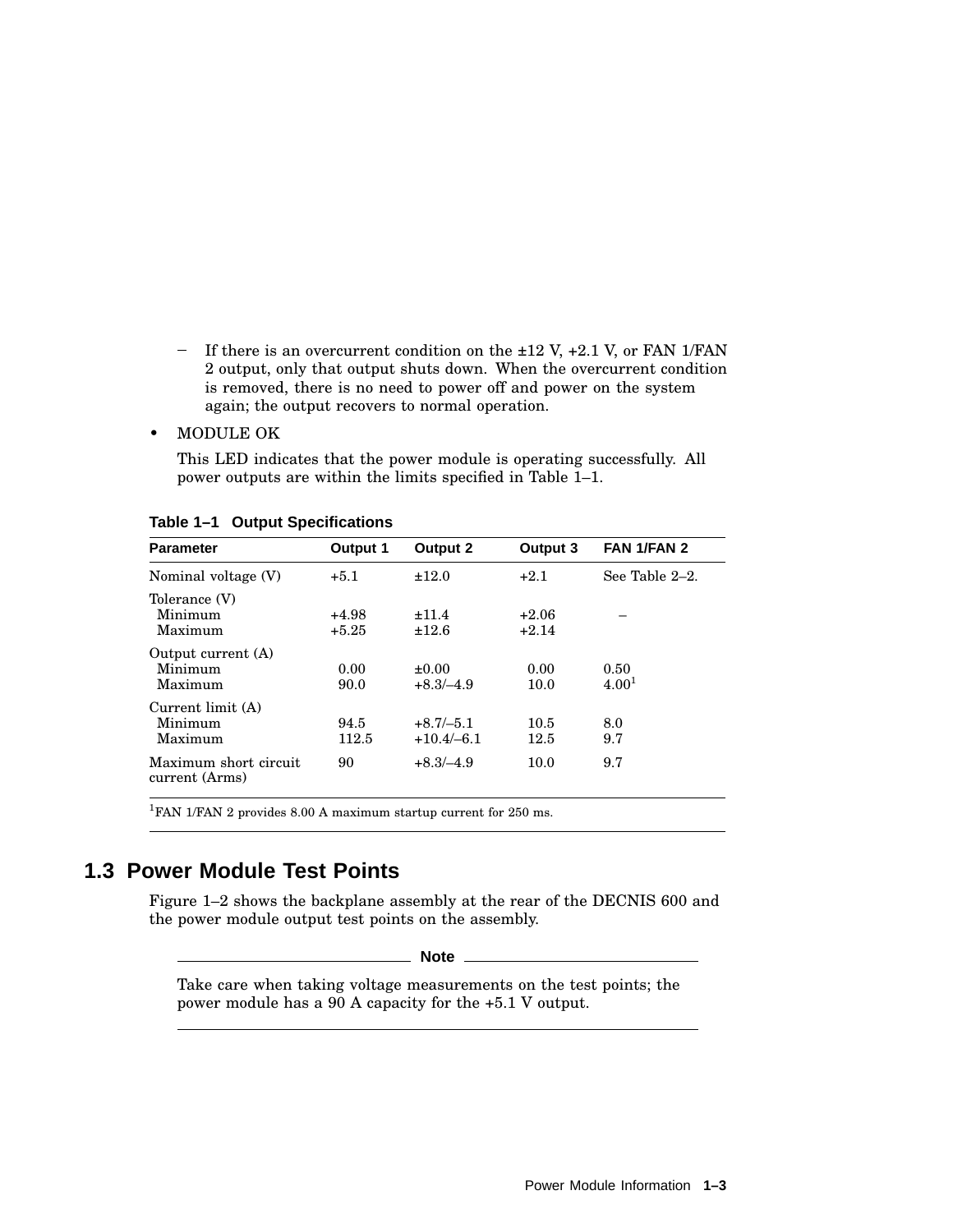



### **1.4 Remote Sense**

Remote sense is provided for the +5.1 V and +2.1 V outputs. The remote sense is used to detect any voltage drop over the backplane connections. If a drop is detected, the power module can compensate to keep the outputs on the backplane within specification.

Figure 1–2 shows the location of the +5.1 V and +2.1 V remote sense connections on the backplane assembly. Figure 1–3 shows the location of these connections on the 44-way edge connector.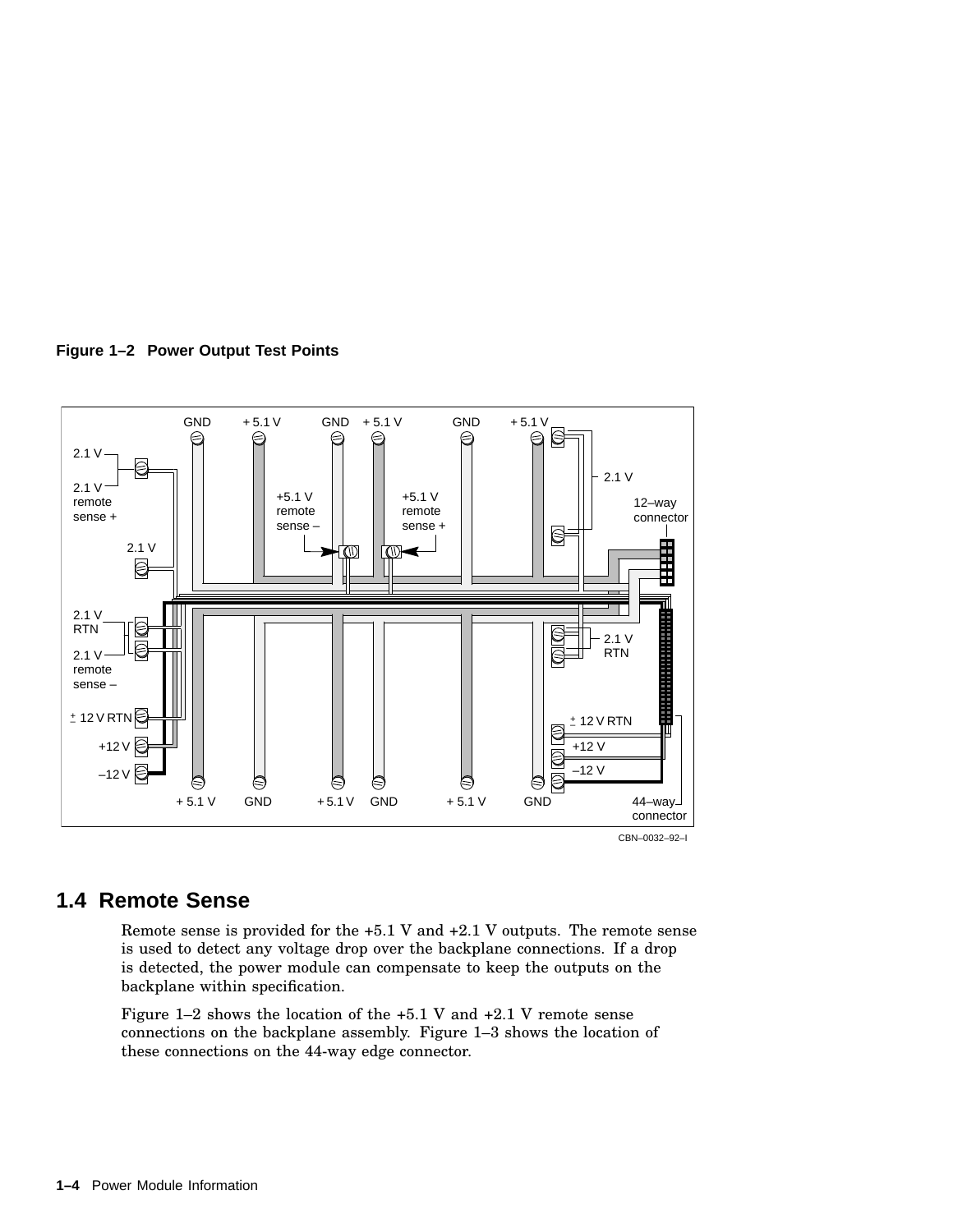



CBN–0033–92–I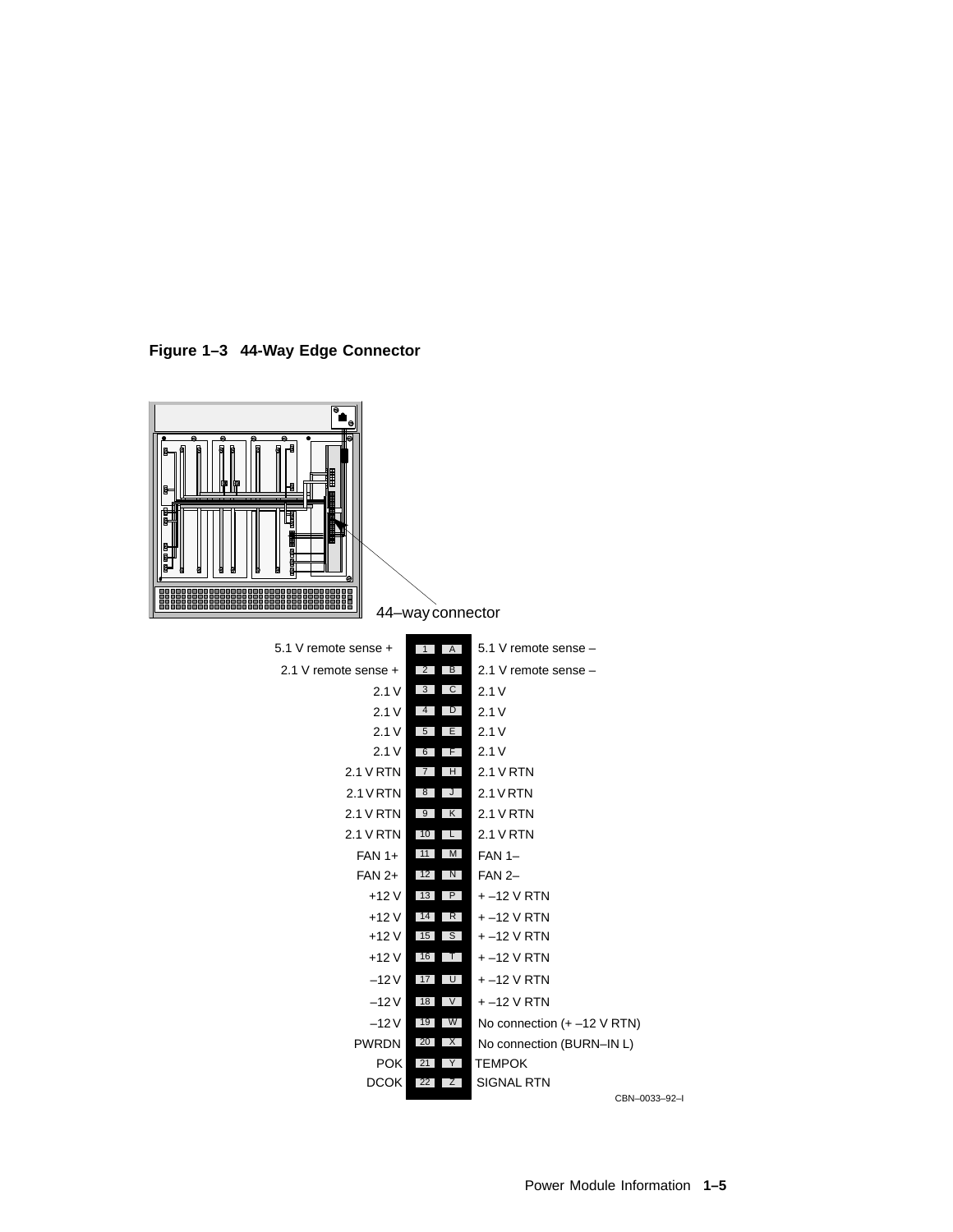Note that on the 44-way connector, there are no connections in sockets W and X. These are used by manufacturing for ±12 V RTN and BURN-IN L (usually set high to +5 V). They should not be used for any other connections.

# **1.5 Voltage Setting**

There is no voltage setting switch on the DECNIS 600 unit. The power module can operate over an actual voltage range of 88 V to 264 V.

For more information about DECNIS 600 power specifications, refer to the *DEC Network Integration Server 600 Installation and Service Manual*.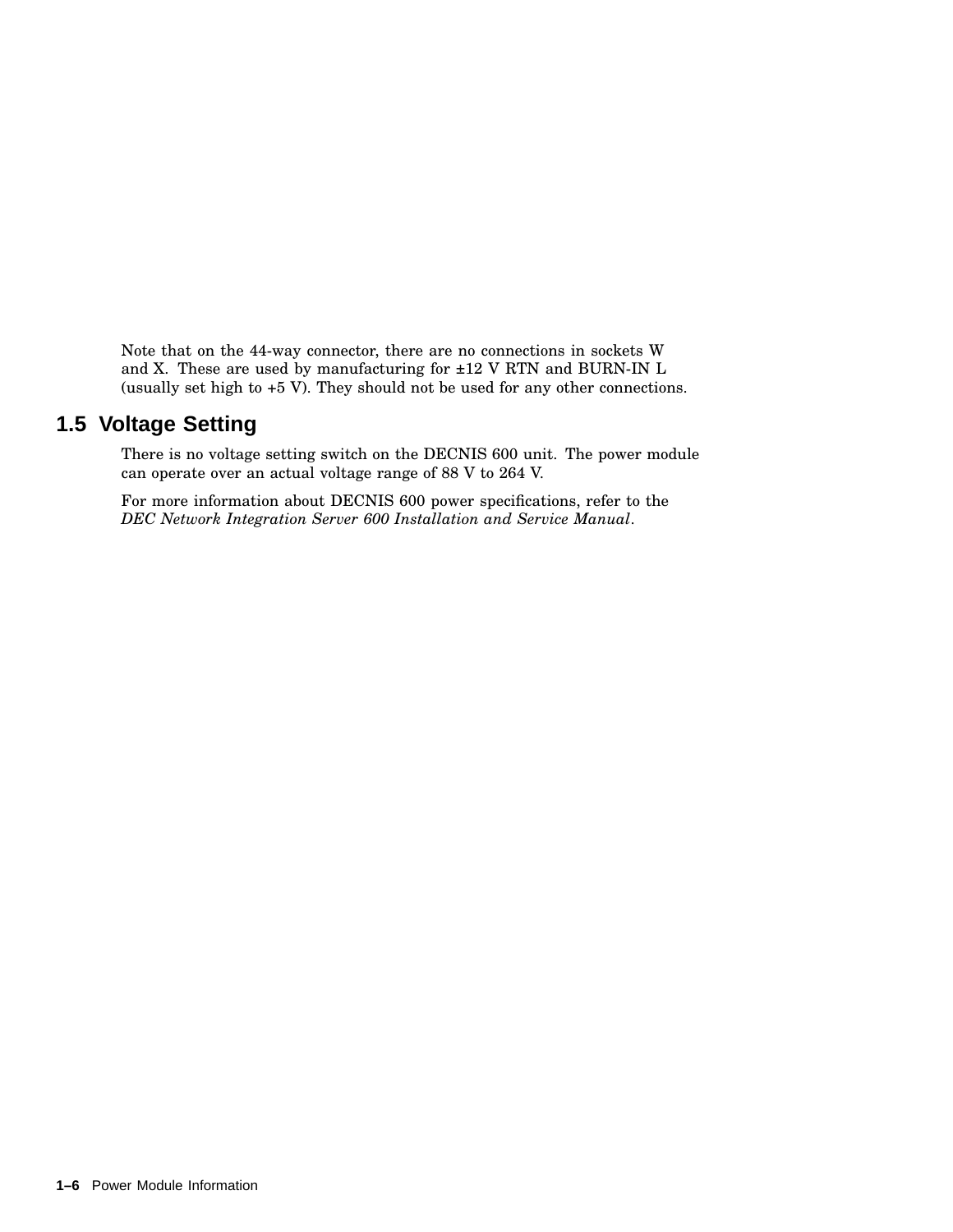# **2 Thermal Protection**

This section describes temperature detection on the DECNIS 600 and operation specifications for the fans.

## **2.1 Ambient Air Temperature Sensor**

An ambient air temperature sensor is located inside the power module. This sensor monitors the temperature of ambient air entering the power module.

If there are any problems with this sensor, the power module must be replaced. The ambient air temperature sensor is not available as an FRU.

#### **2.1.1 How the Sensor Protects the System**

The ambient air temperature sensor protects the DECNIS 600 by activating a warning (TEMPOK) or shutdown (PWRDN) signal when a fault condition is detected. Table 2–1 describes how the system is protected when the TEMPOK or PWRDN signal is activated and specifies the temperatures for warning and shutdown.

| <b>Temperature</b>                                                                               | Signal<br><b>Activated</b> | <b>Process</b>                                                                                                                                                                                        |
|--------------------------------------------------------------------------------------------------|----------------------------|-------------------------------------------------------------------------------------------------------------------------------------------------------------------------------------------------------|
| 48°C $(\pm 3$ °C)<br>$(113^{\circ}F \text{ to } 124^{\circ}F)$                                   | <b>TEMPOK</b>              | The processor card receives the TEMPOK signal and<br>logs an event message to the host management system.<br>It continues to log the event until the temperature falls<br>within the specified range. |
| $53^{\circ}$ C ( $\pm 3^{\circ}$ C)<br><b>PWRDN</b><br>$(122^{\circ}F \text{ to } 133^{\circ}F)$ |                            | The power module shuts down (no LEDs lit) and the<br>processor card is notified so that it can record the<br>reason for shutdown.                                                                     |
|                                                                                                  |                            | On shutdown, there is no indication of an overtempera-<br>ture problem on any of the DECNIS 600 displays.                                                                                             |

**Table 2–1 Thermal Protection Process**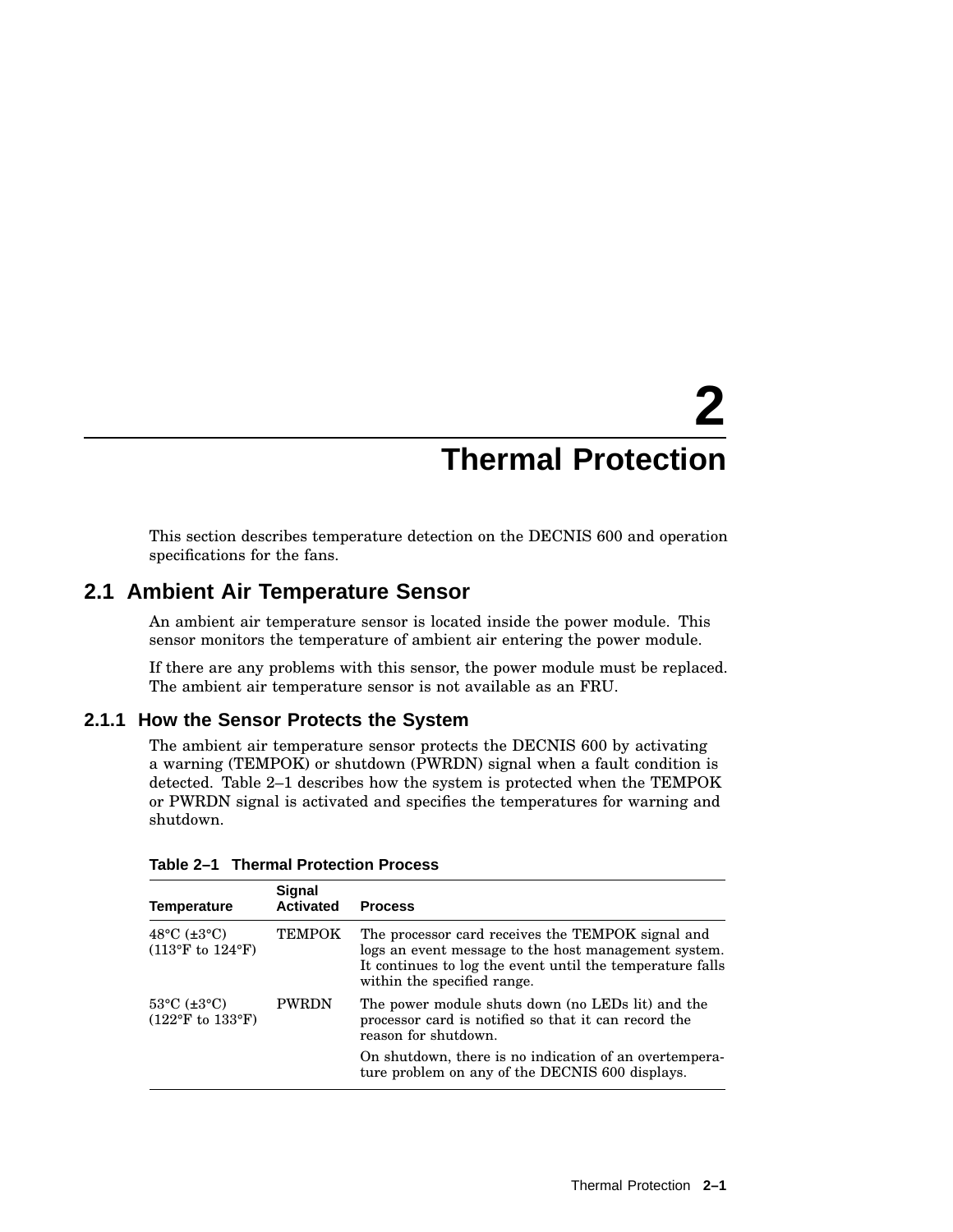Note that PWRDN cannot be activated by the DECNIS 600 software (for example, NCL commands). The DECNIS 600 software cannot shut down the unit.

## **2.2 Ambient Air Temperature Switch**

The ambient air temperature switch is located on the lower part of the processor card. In this position, it is able to monitor the temperature of air flowing in through the inlet air vents underneath the unit.

If the air temperature exceeds 45°C (113°F), the processor card sends an event message to the host management system and continues to log the event until the temperature falls within the specified operating range.

The ambient air temperature switch is used by the processor card only. It cannot cause the power module to shut down and its function is independent of the ambient air temperature sensor on the DECNIS 600.

## **2.3 Fans**

Fan speed also provides thermal protection on the DECNIS 600. When the ambient air temperature sensor inside the power module detects a change in temperature, fan drive voltage is increased or decreased to maintain operating temperature. This is shown in Table 2–2.

| Output             | Minimum Voltage at<br><b>Minimum Temperature</b>                                                   | Maximum Voltage at<br><b>Maximum Temperature</b>                                                                      |  |
|--------------------|----------------------------------------------------------------------------------------------------|-----------------------------------------------------------------------------------------------------------------------|--|
| FAN 1              | 11.4 V $(\pm 3\%)$ at<br>$24^{\circ}$ C ( $\pm 3^{\circ}$ C)<br>$(70^{\circ}$ F to $81^{\circ}$ F) | 24.0 V $(\pm 3\%)$ <sup>†</sup> at<br>$40^{\circ}$ C ( $\pm 3^{\circ}$ C)<br>$(99^{\circ}F \text{ to } 109^{\circ}F)$ |  |
| FAN 2 <sup>‡</sup> | 10.6 V $(\pm 5\%)$ at<br>$24^{\circ}$ C ( $\pm 3^{\circ}$ C)<br>$(70^{\circ}$ F to $81^{\circ}$ F) | 23.2 V $(\pm 5\%)$ at<br>$40^{\circ}$ C ( $\pm 3^{\circ}$ C)<br>$(99^{\circ}F \text{ to } 109^{\circ}F)$              |  |

**Table 2–2 Ambient Air Temperature and Fan Drive Voltages**

†The power module supplies 24 V (± 3%) maximum at 4 A output (2 A for each fan). ‡FAN 2 is connected to FAN 1 through a diode. FAN 1 is driven directly.

At temperatures below 24°C (75°F), the fans run at minimum speed and at 40°C (104°F) the fans run at maximum speed. Between these temperatures, fan speed is varied proportionately to the ambient air temperature.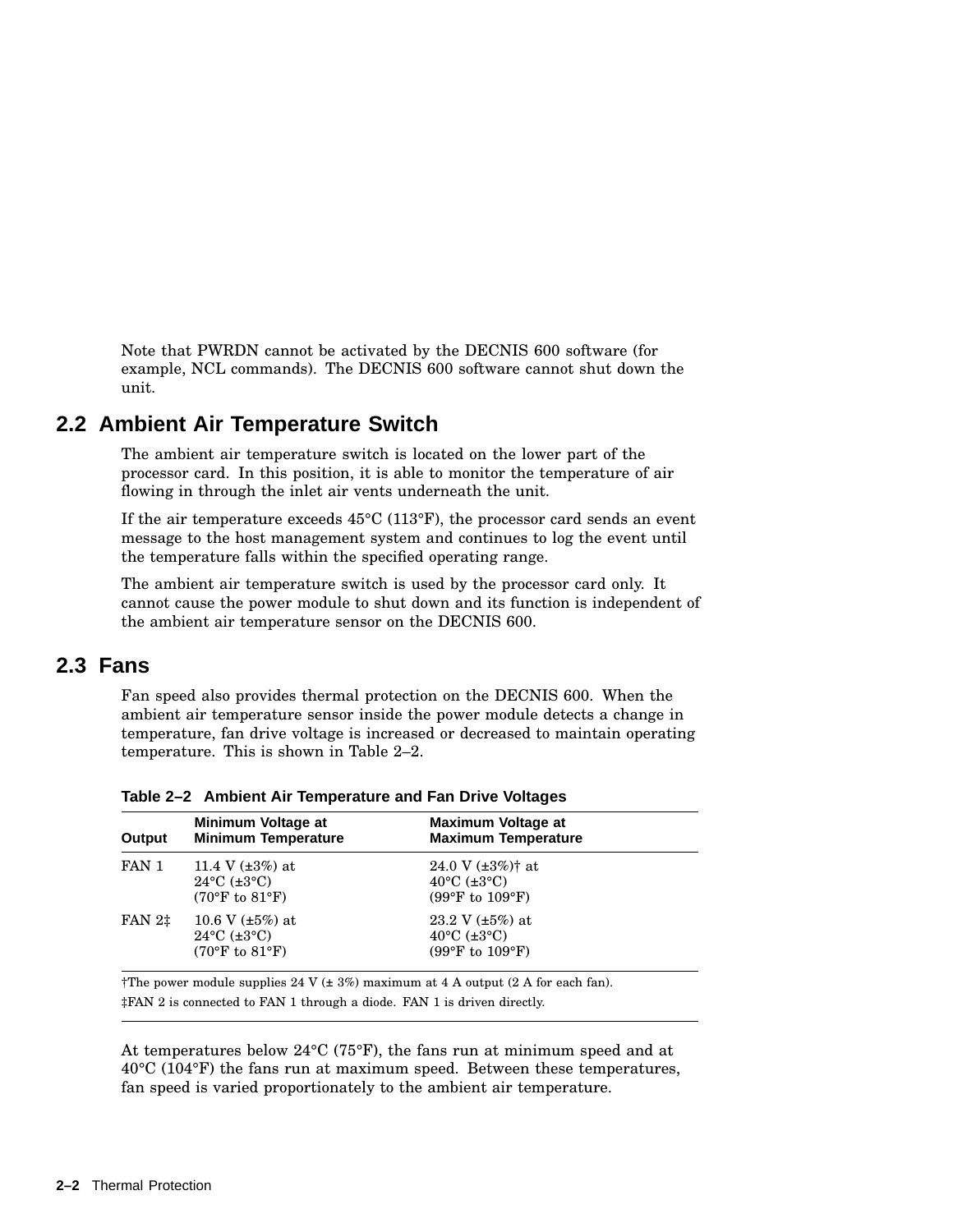Note that FAN 2 runs slower than FAN 1 so that audible 'beating' of the fans is reduced. If you change the fans, make sure that FAN 2 (marked "L") is:

- Installed on the lefthand side of the fan tray (when viewed from the front)
- Attached to the fan tray connector marked "L"

If you do not connect the fans correctly, it could cause unpredictable thermal protection and may even cause system shutdown.

Figure 2–1 shows the location of FAN 1, FAN 2, and the fan tray connectors.

**Figure 2–1 FAN 1 and FAN 2 Connections**



CBN–0036–92–I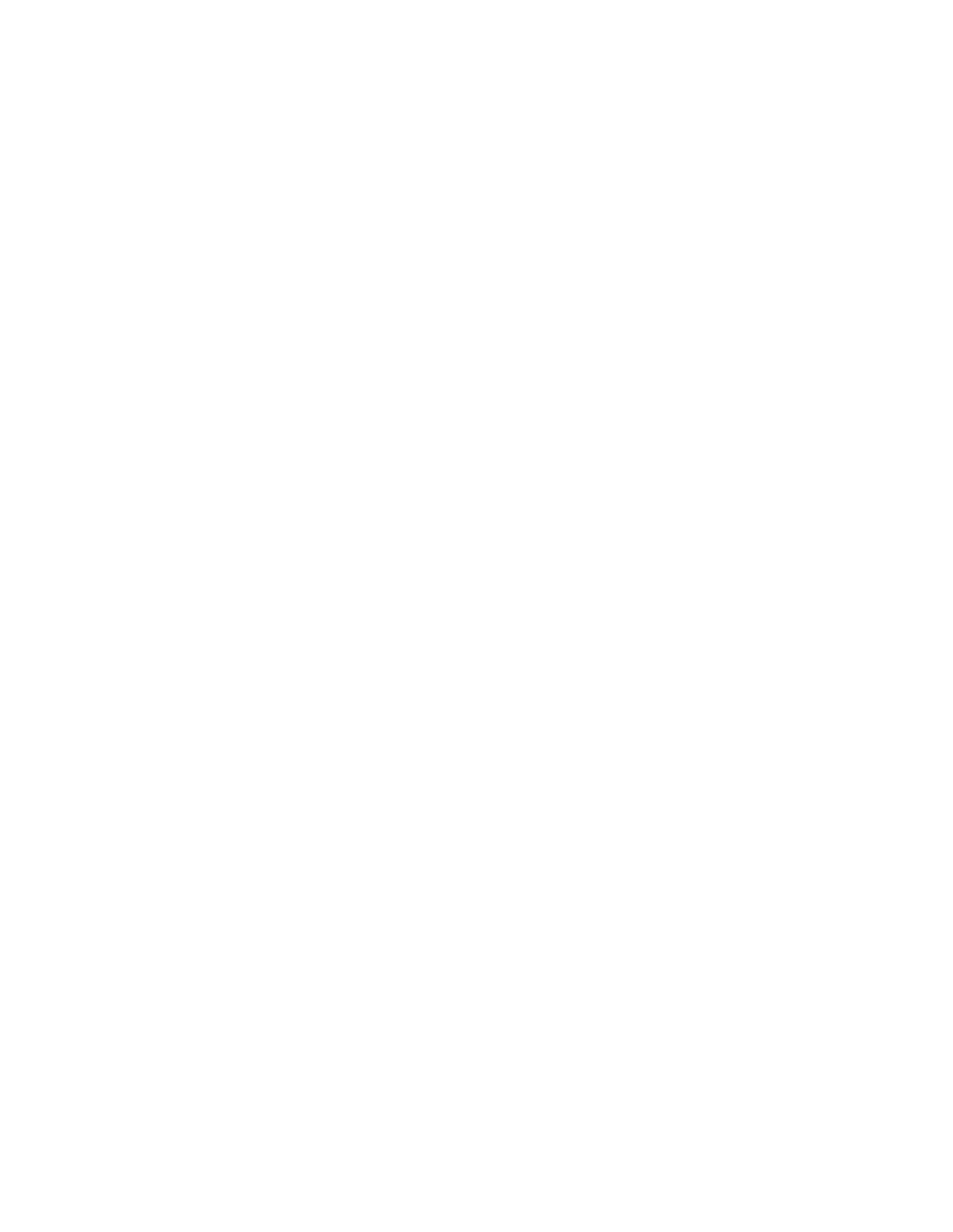# **3 Backplane Support**

This chapter describes the DECNIS 600 bus, central arbitration, and slot allocation on the DECNIS 600.

# **3.1 Bus Topology**

The design of the DECNIS 600 bus is based upon the Futurebus+ standard (IEEE 896). Futurebus+ is the generic term for a suite of standards that define design options for backplane interconnection in modular systems.

To guarantee that all Futurebus+ compliant modules can operate with each other, the Futurebus+ standard defines profiles that set out specific requirements for module development. The profiles specify physical characteristics, such as board size and connectors, and define protocols for data transfer and arbitration. The DECNIS 600 bus is based on the Futurebus+ standard Profile B that sets out specific requirements for I/O bus environments.

### **3.1.1 Futurebus+ Profile B Compliance**

The DECNIS 600 complies with Futurebus+ standard Profile B in the following ways:

- Basic physical design (for example, card size, front panel I/O only, and indicators)
- Bus Transceiver Logic (BTL) circuitry for backplane drivers (incident wave switching and reduced crosstalk problems through smaller switching voltages)
- Common connections on the main signal pin connector.
- 32-bit addressing and data on the modules; the DECNIS 600 backplane supports a 64-bit bus
- Compelled read and write transactions
- Central arbitration (see Section 3.3)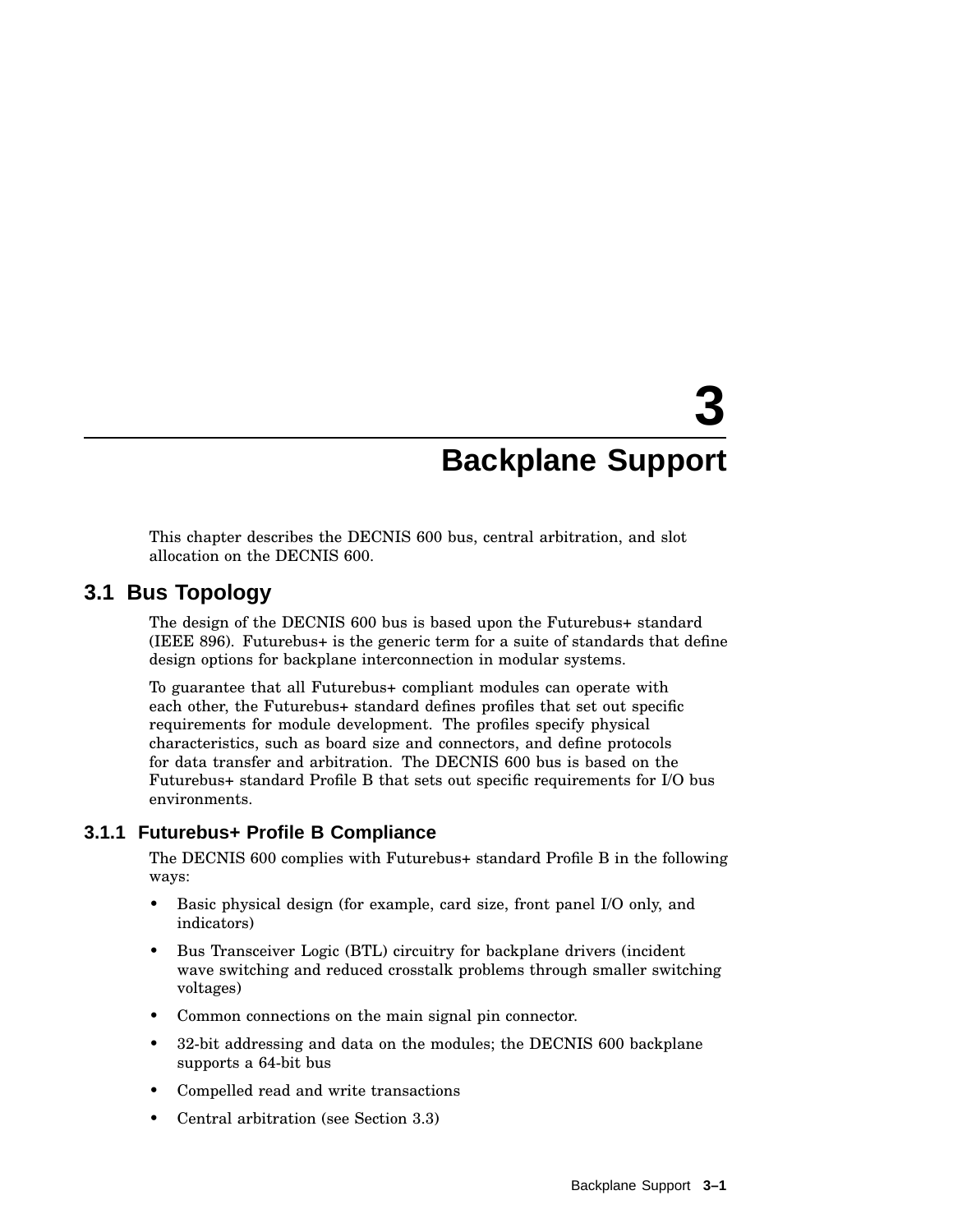#### **3.1.2 Futurebus+ Profile B Noncompliance**

The following design features on the DECNIS 600 **do not** comply with the specifications set out by Futurebus+ Profile B:

- Design of the DECNIS 600 system bus and pin connections used to provide thermal control and power supply logic.
- $V+V$  power rail values ( $\pm 12$  V, not floating 48 V).
- Dedicated power fail pin on the central arbitration connector.
- 3.3 V power pins are reserved but unused.
- Only limited logical layer compliance with Profile B (no split response transactions).
- No compliance with the Futurebus+ register set architecture.

## **3.2 System Bus Connectors**

Dedicated signal lines are provided from the power module to the processor card through a 16-way connector on the backplane. These signals are carried over the system bus:

- PWRDN
- POK (AC)
- DCOK
- TEMPOK

Connectors for the system bus are only provided in slots 1, 2, and 3 (see Figure 3–1). Therefore, the processor card can only be installed in one of these slots.

Note that slot 3 should only be used as a temporary measure, either for problem solving or as a workaround until a new backplane assembly or DECNIS 600 unit is available. The protective cover on the power module extends across slot 1 and slot 2 to prevent the processor card and the memory card from being removed while the system is powered up. The protective cover does not extend across slot 3.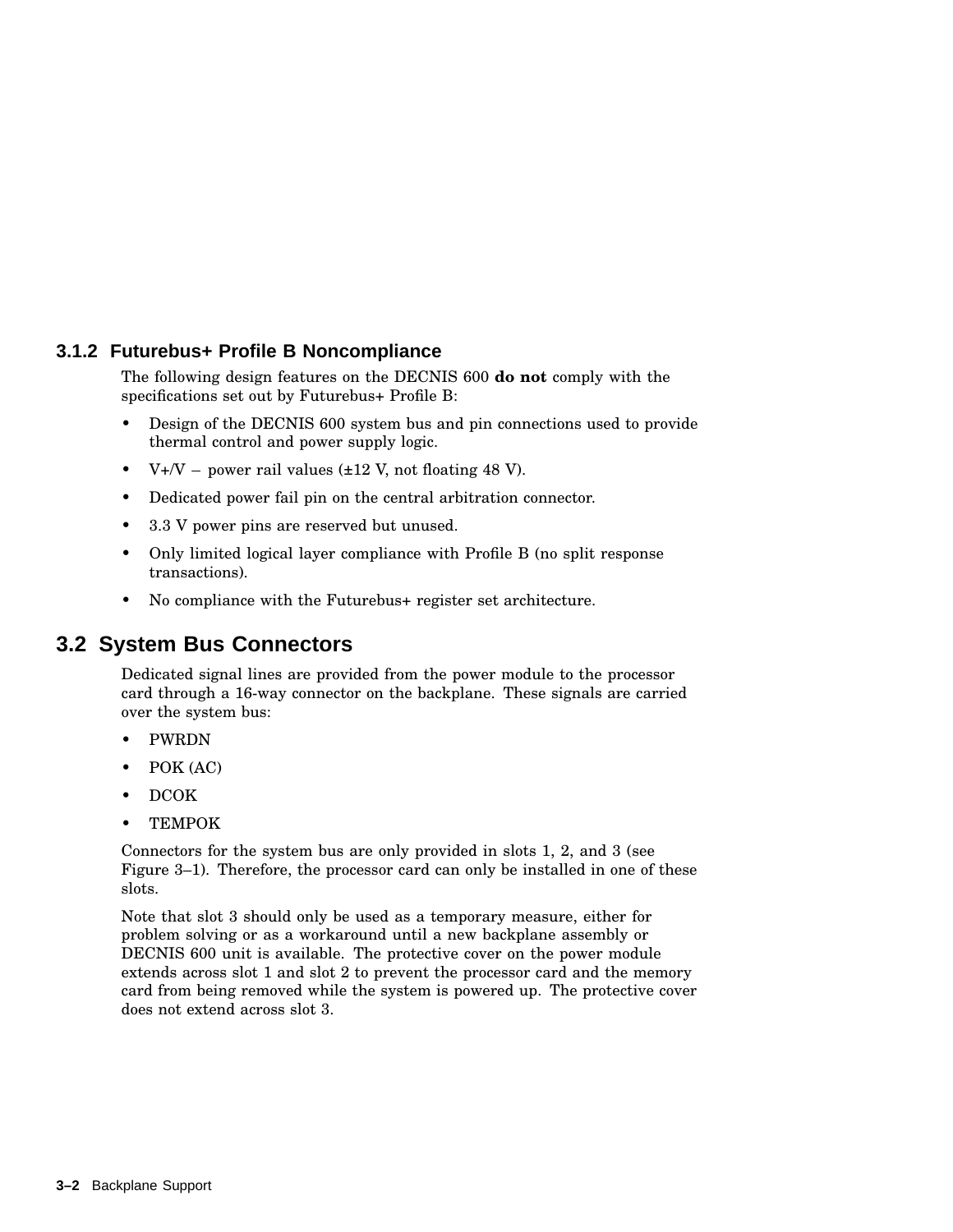**Figure 3–1 Backplane Connectors**



# **3.3 Central Arbitration**

A central arbitration controller is included on the memory card. The controller is responsible for ensuring that for any number of requests from the cards (each card has two request lines) there is only one grant line active on the bus.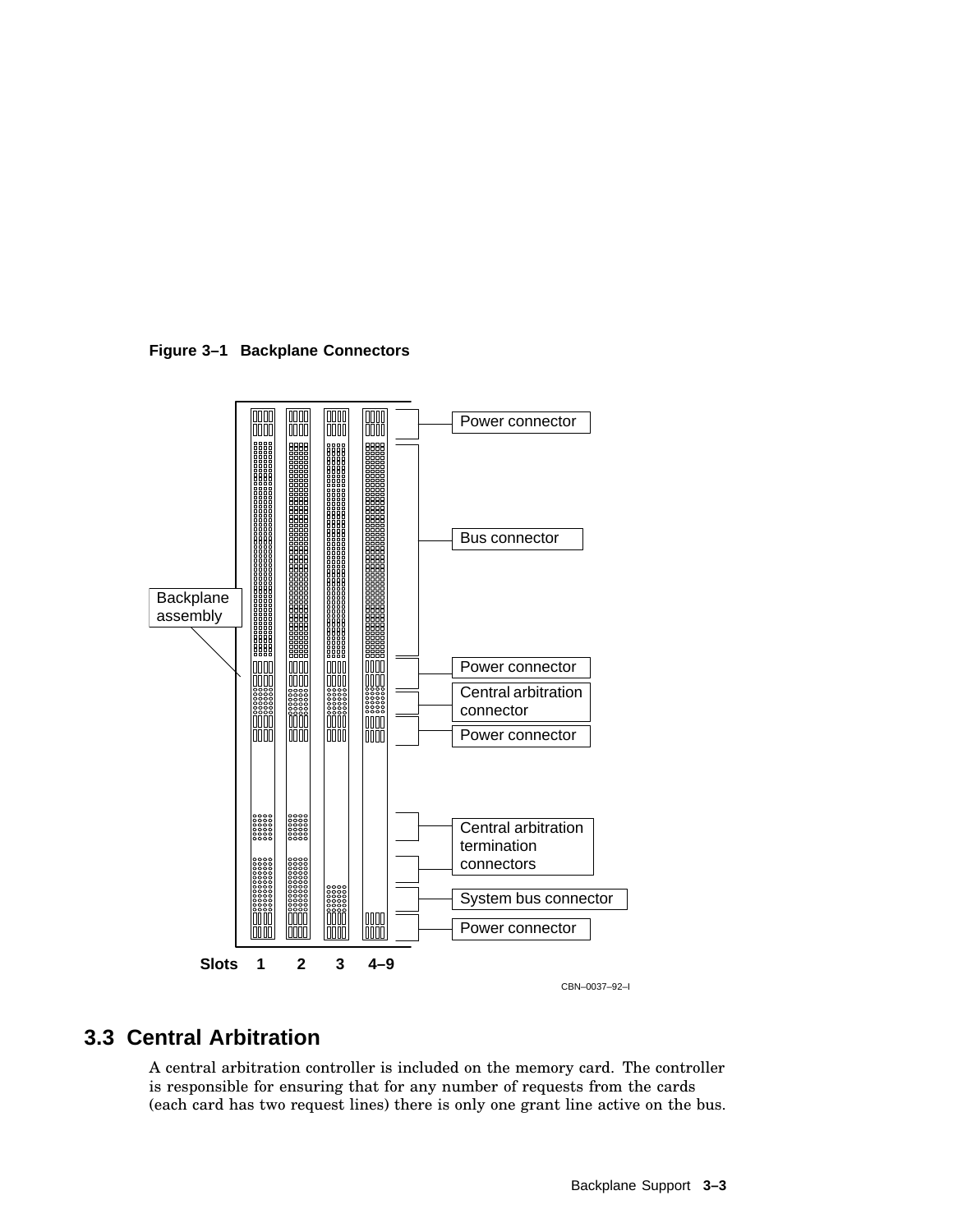The DECNIS 600 has central arbitration termination connectors in slots 1 and 2 only (see Figure 3–1). For this reason, the memory card must be installed in slot 1 or slot 2 and should not be installed in any of the other slots.

The system bus signals also include an arbitration controller inhibit signal. This signal ensures that if more than one memory card is installed in the system, only one arbitration controller is active on the bus.

# **3.4 Extension Cards**

There are no extension cards available for the DECNIS 600 bus. The service strategy for the DECNIS 600 is by FRU replacement.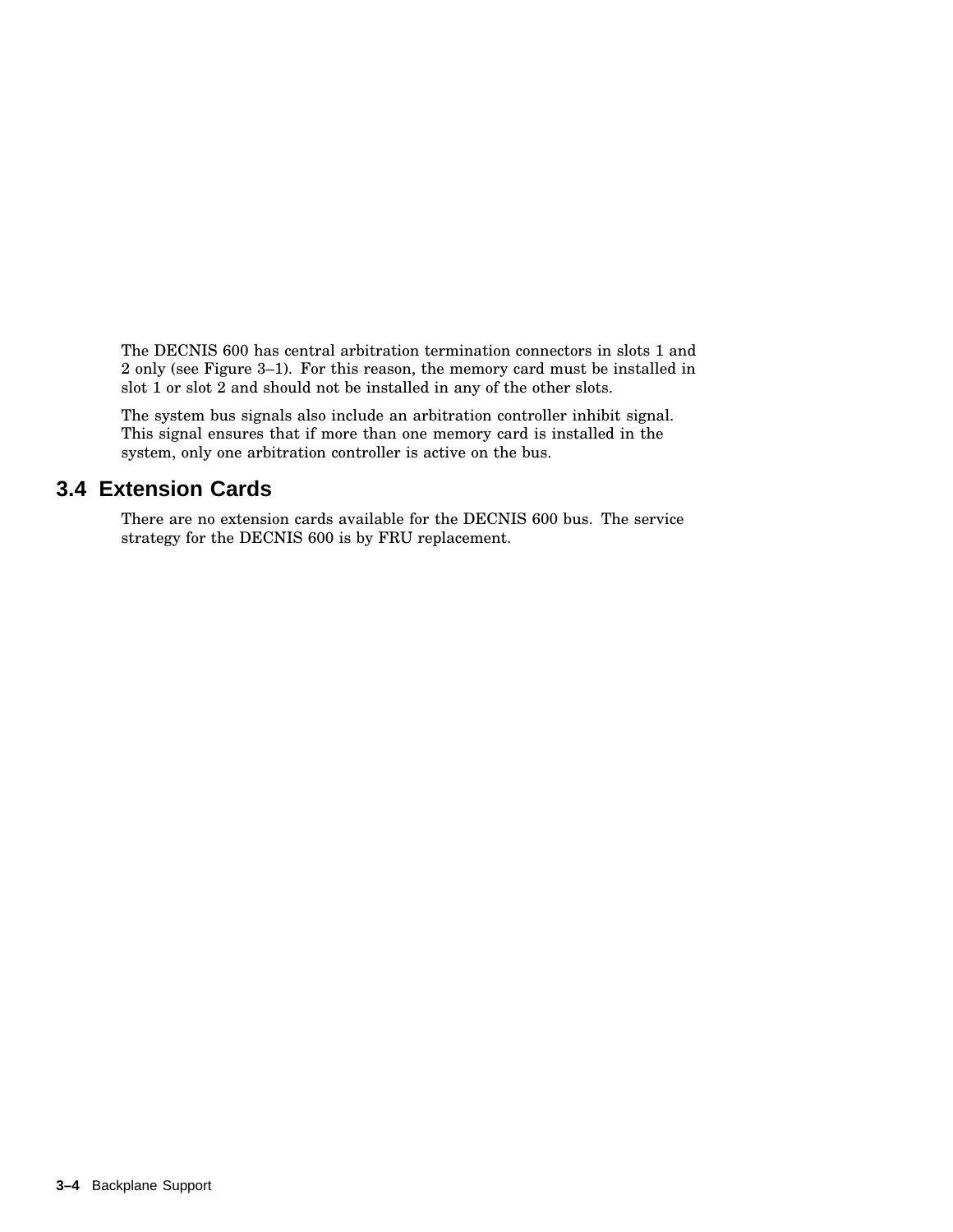# **4**

# **System Testing and Card Information**

This chapter describes the module self-test and system self-test and the interaction between cards. It includes information about installing cards and testing cards, and explains the conventions used to identify cards.

### **4.1 System Self-Test**

The system self-test is activated on power up. There are two parts to it:

- 1. The processor card, memory card, and each enabled Network Interface Card runs an on-board module self-test (see Sections 4.1.1 to 4.1.3).
- 2. A system exerciser is run on the working system (see Section 4.1.4). Any Network Interface Card that fails module self-test is not included in this part of the testing.

#### **4.1.1 Processor Card Module Self-Test**

The module self-test on the processor card tests the following:

- **Processor**
- Memory (ROM, RAM, BBRAM, Flash RAM)
- Logic
- Bus interface

For more information about the LED states shown on the processor card during module self-test, refer to the *DEC Network Integration Server 600 Installation and Service Manual*.

#### **4.1.2 Memory Card Module Self-Test**

The memory card relies on the processor card to run its module self-test because it does not have its own on-board processor.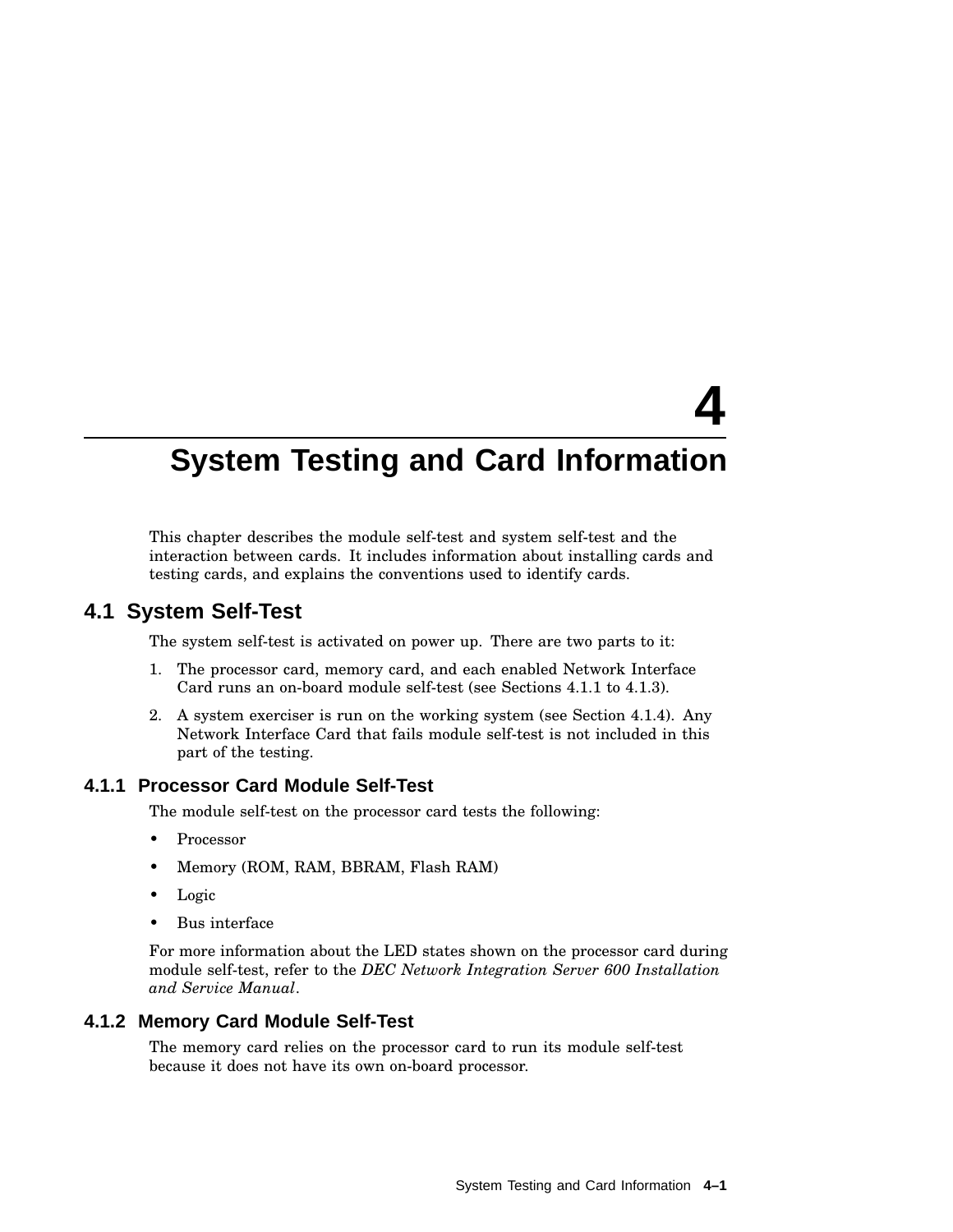The memory card waits (no LEDs lit) until the processor card has completed and passed module self-test. Then the processor card accesses the memory card across the bus and checks the following:

- Interaction with the ARE (Address Recognition Engine) chip on the memory card. The ARE chip performs trial addressing lookups and returns data back to the processor card. The addressing data must correspond to that held in memory on the processor card. If the addressing data is incorrect, the memory card fails its module self-test.
- System pool memory available on the memory card.

#### **4.1.3 Network Interface Card Module Self-Test**

The Network Interface Card module self-test checks the following:

- Processor
- Memory (ROM, RAM, BBRAM)
- Bus interface
- Access to the memory card
- Network Interface Card I/O interface

The module self-test also runs a loopback test on the card. On most Network Interface Cards, this is limited to internal loopback only. However, if a loopback connector is fitted to a DEC WANcontroller 622 Network Interface Card before module self-test, external loopback is run.

#### **4.1.4 System Exerciser**

When the processor card, memory card, and all enabled Network Interface Cards have completed module self-test, the system exerciser is activated. The system exerciser checks the DECNIS 600 by using as much bandwidth of the bus as possible and loading the entire system.

The system exerciser is run in the following stages:

- 1. The processor card requests each Network Interface Card to boot its primitive driver. The driver is resident in the Network Interface Card's ROMs.
- 2. The driver transmits and receives frames to and from the processor card (no Network Interface Card to Network Interface Card transactions).

At the same time, the processor card interacts with the ARE chip on the memory card.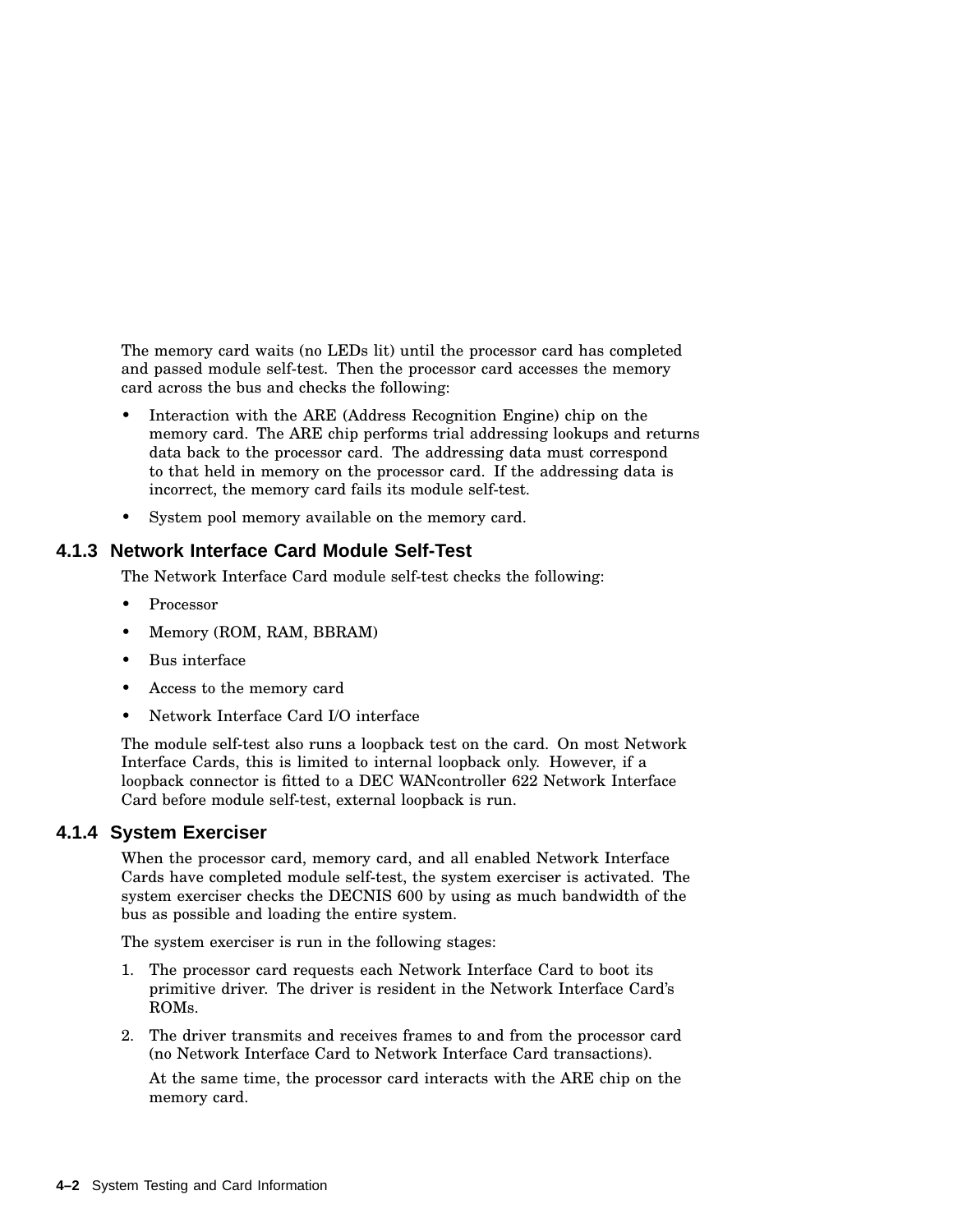When the system exerciser has finished, the system self-test is complete and the READY LEDs on the processor card, memory card, and Network Interface Cards should be lit. Refer to the *DEC Network Integration Server 600 Installation and Service Manual* for more information.

## **4.2 System Self-Test Failure**

If a hardware fault is detected during system self-test, the system self-test (upper) display on the processor card shows the value 2. The system operation (lower) display shows the number of a slot. This indicates that the system has attempted to isolate the problem and identifies it with a particular slot or card.

However, it is important to note that other hardware components could cause the problem and that a wider approach to fault finding should be taken. For example, there could be a problem with the backplane assembly and both the slot and the card may be working correctly.

## **4.3 Network Interface Card Loopback Testing**

The *Problem Solving* card for each Network Interface Card shows how to run a separate **module loopback test** by attaching a loopback connector to check the card and its port. For more information, refer to the *Problem Solving* card.

#### **4.3.1 Distribution Panel Loopback**

The module loopback test cannot be used to test the ports on a distribution panel. To test a distribution panel port, the DECNIS 600 software must be installed and loaded so that NCL can be used to perform the loopback. Refer to the Network Interface Card's *Problem Solving* card.

#### **4.3.2 Ethernet LAN Card Loopback**

Internal loopback testing on an Ethernet LAN card is automatically performed during module self-test. External loopback testing is also activated on Ethernet LAN cards when the system software has been loaded.

During external loopback, the card must either be connected to the network or have a loopback connector attached to its port to pass the test. If the loopback test fails, the ATTENTION state is shown on the card (READY and FAULT LEDs lit) until the loopback test passes. The card continues to perform external loopback until it passes.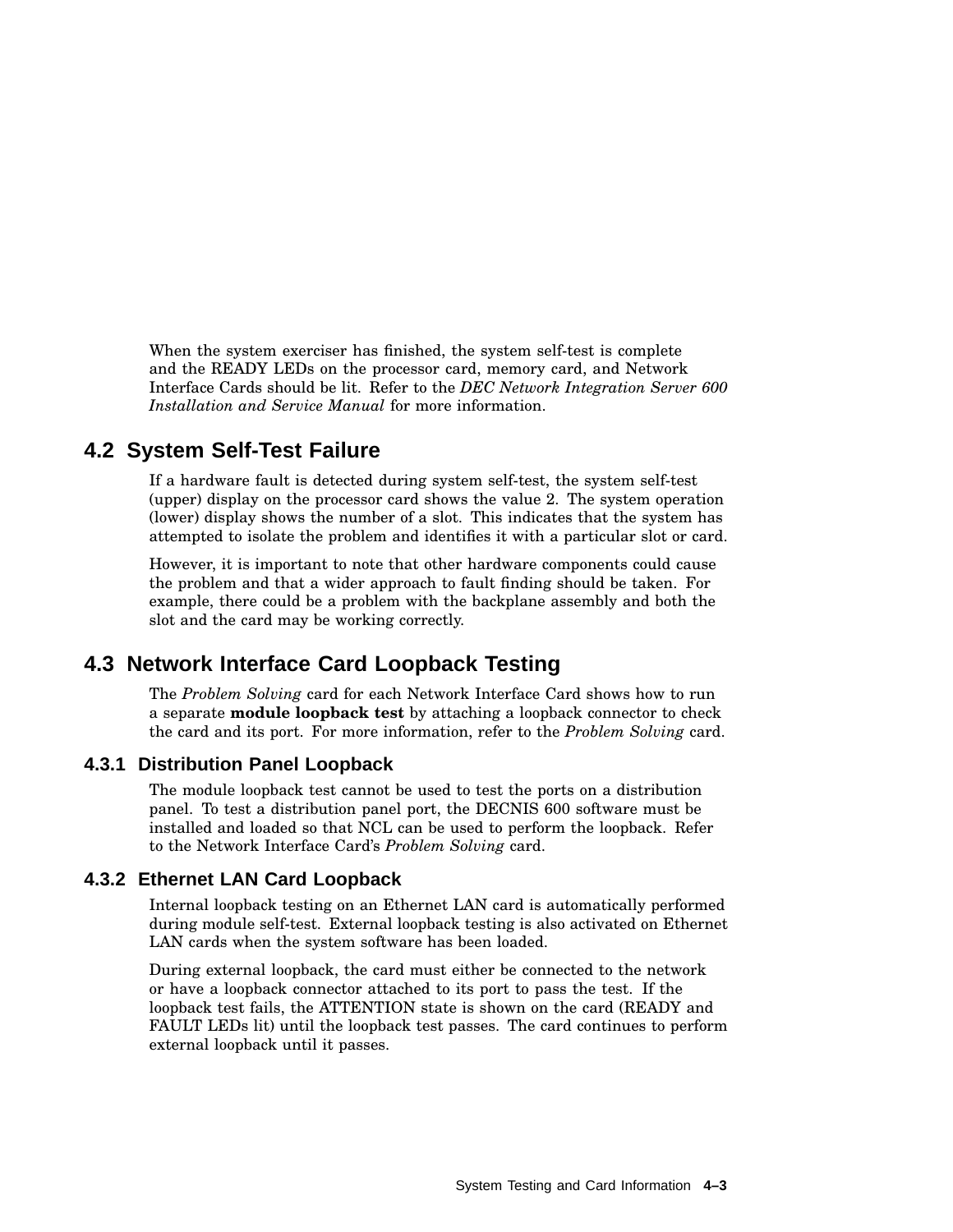# **4.4 Processor Card and Memory Card Testing**

For problem solving or testing purposes, all Network Interface Cards can be removed and the DECNIS 600 can be powered up with only the processor card and memory card installed. On power up, system self-test is automatically run, even though there are no Network Interface Cards available.

However, note that:

- The processor card can only be installed in slots 1, 2, or 3 (see Section 3.2).
- The memory card can only be installed in slots 1 and 2 (see Section 3.3).
- Any slot that does not contain a card should be covered with a slot cover.

#### **4.5 Installation Torques**

When installing a processor card, memory card, or a Network Interface Card, it is important not to overtighten the screws that hold the card in its slot. The thread insert for each screw is molded separately and attached to the enclosure frame. If you overtighten the screws, you could damage the insert.

## **4.6 Card Reference Numbers**

The B*xxx* number on a card is a spares part number used by Digital Services.

The DNS*xx* number on a card is a sales option number.

#### **4.7 Card and Power Module Symbols**

Figure 4–1 shows the symbols used on the cards and power module and describes what they mean.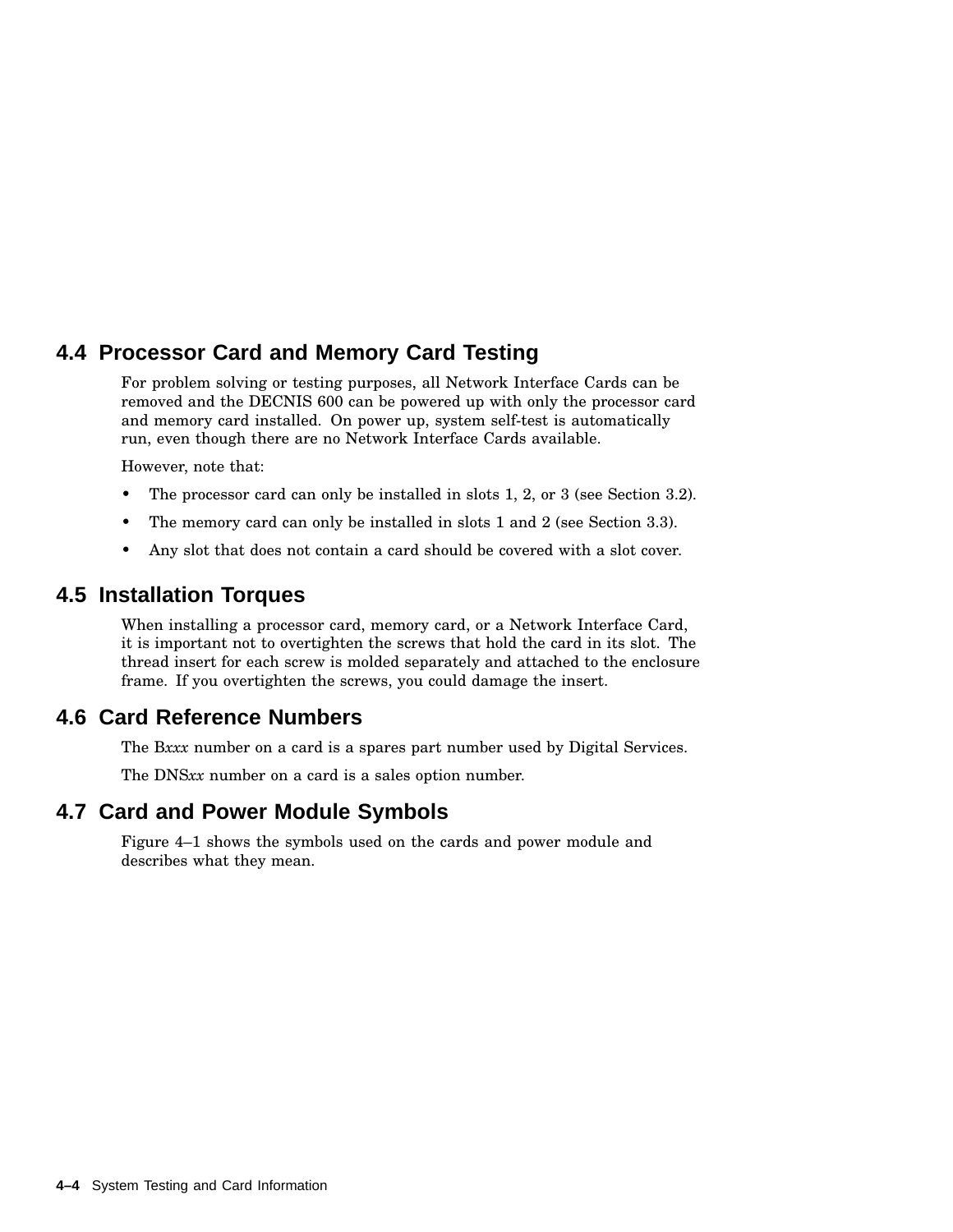#### **Figure 4–1 Symbols**

| <b>Symbol</b> | <b>Description</b>                                                                                                                                                                                                                                                       |
|---------------|--------------------------------------------------------------------------------------------------------------------------------------------------------------------------------------------------------------------------------------------------------------------------|
| or            | Hotswap<br>This symbol identifies the HOTSWAP LED on a NIC.<br>'Hotswap' means that you can remove and replace the NIC<br>without powering down the system. For more information,<br>refer to the DEC Network Integration Server 600 Installation<br>and Service Manual. |
|               | NOTE: Some diagrams in the DECNIS 600 documentation<br>show NICs labelled with the lower symbol for 'hotswap'.<br>The upper symbol is the correct symbol used on the NICs.                                                                                               |
|               | Fault<br>This symbol labels a FAULT LED. If there is more than one<br>FAULT LED on a card or module, the LEDs are also numbered.                                                                                                                                         |
| D1            | Dump<br>This symbol identifies the the dump button on the<br>management processor card. For more information, refer to<br>the DEC Network Integration Server 600 Installation and<br>Service Manual.                                                                     |

CBN–0039–92–I

# **4.8 Network Interface Card Reference Names**

Each Network Interface Card has a reference name printed on a label on the front of the card. The name consists of a letter followed by three numbers. For example, the reference name on a DEC WANcontroller 618 Network Interface Card is **W618**.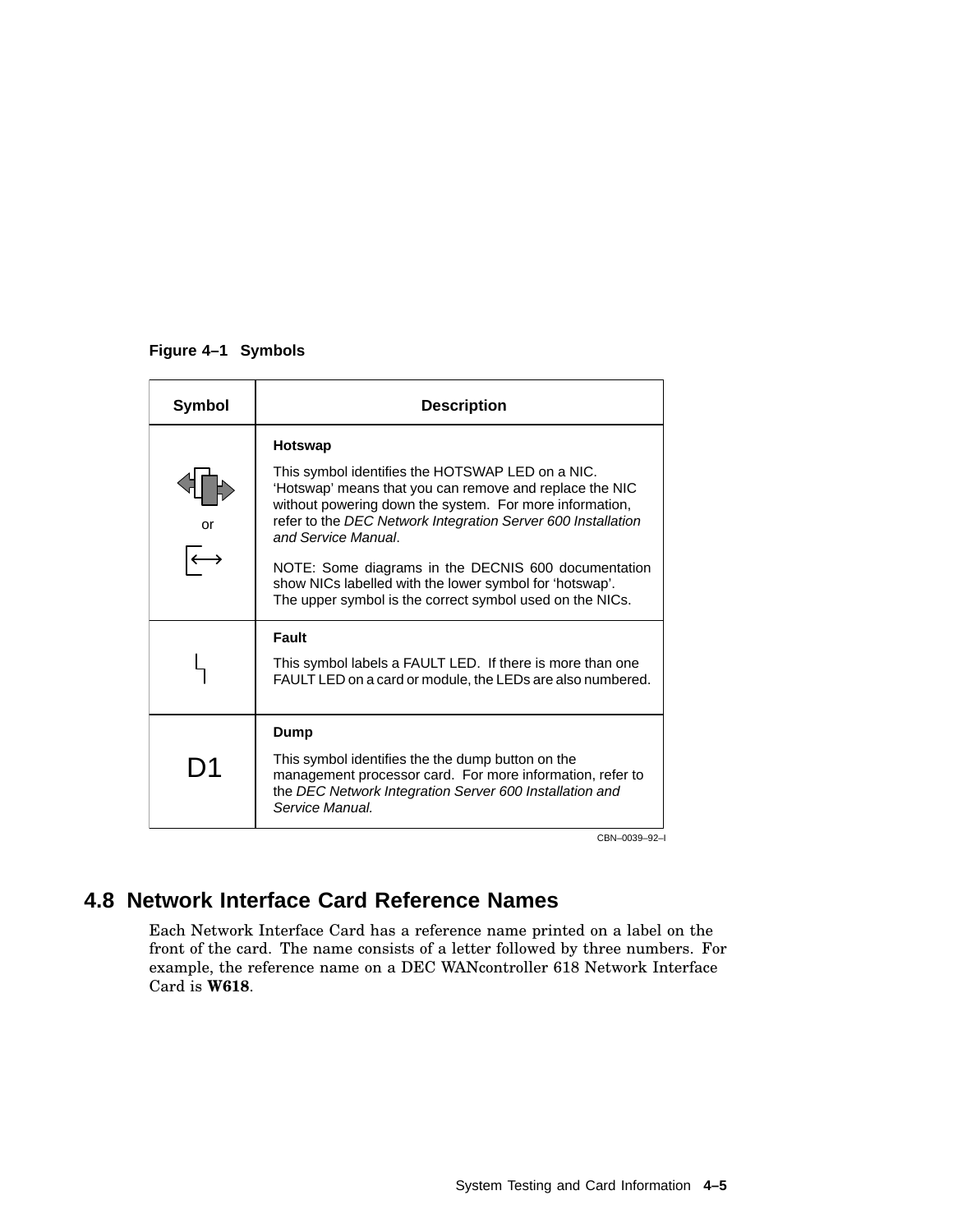Using W618 as an example, the following figure shows how a reference name is constructed:



The same reference names are also used by the DECNIS 600 software to identify Network Interface Cards. For example, NCL can be used to return the following information about a card:

W618-6-2

This name identifies port 2 on a DEC WANcontroller 618 installed in slot 6. For more information, refer to the DECNIS 600 software documentation.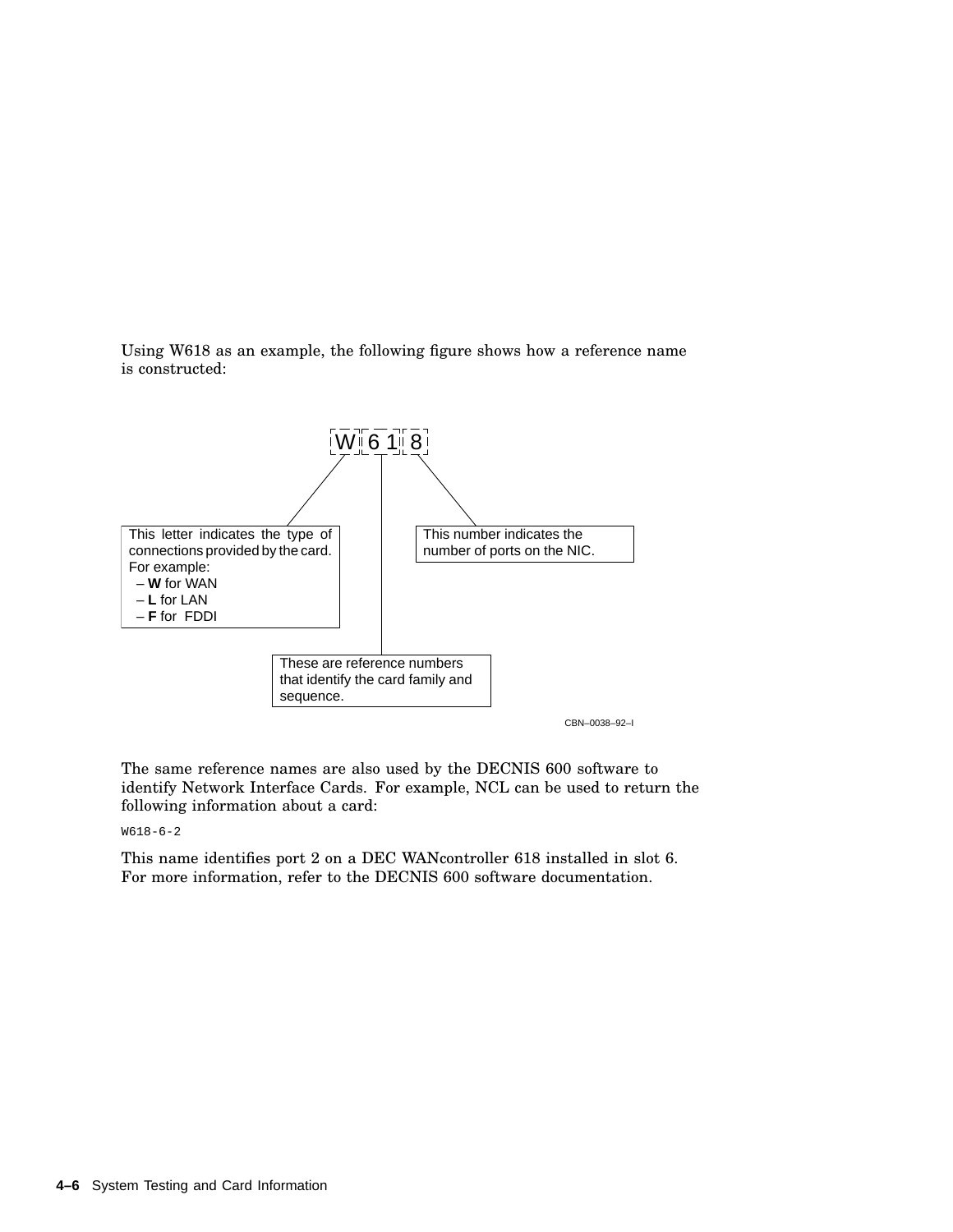# **A Recommended Spares**

Table A–1 shows the recommended spares for the DECNIS 600 at the time of printing. For a complete and current list of recommended spares, refer to the *Communication Options Minireference* manual.

To order a spare part for the DECNIS 600, use the order number shown in Table A–1.

| <b>Description</b>                                                                     | <b>Order Number</b>      |
|----------------------------------------------------------------------------------------|--------------------------|
| Actuator (plastic thumb plate) for Network Interface Card switch                       | 74-42368-01              |
| Actuator retainer (plastic insert that holds thumb plate to Network<br>Interface Card) | 74-42773-01              |
| Blank 35 mm panel (blank panel adjacent to slot 9)                                     | 74-42407-01              |
| Backplane assembly                                                                     | 70-28724-01              |
| Enclosure<br>(without backplane assembly, power module, or support brackets)           | 70-28273-01              |
| Enclosure with backplane assembly, power module, and support<br>brackets               | <b>DNSXB-AD</b>          |
| Fan and connector                                                                      | 12-23374-12              |
| Fan retaining plate                                                                    | 74-42291-01              |
| Fan tray ¼-turn screw                                                                  | 12-31616-02              |
| Fan tray assembly                                                                      | 70-28725-01              |
| Fan tray harness                                                                       | 17-02507-01              |
| Loopback connector for V.35                                                            | 12-36233-01              |
| Loopback connector for RS422                                                           | 12-26259-01              |
| Loopback connector for RS232                                                           | 12-15336-15              |
|                                                                                        | (continued on next page) |

**Table A–1 Recommended Spares**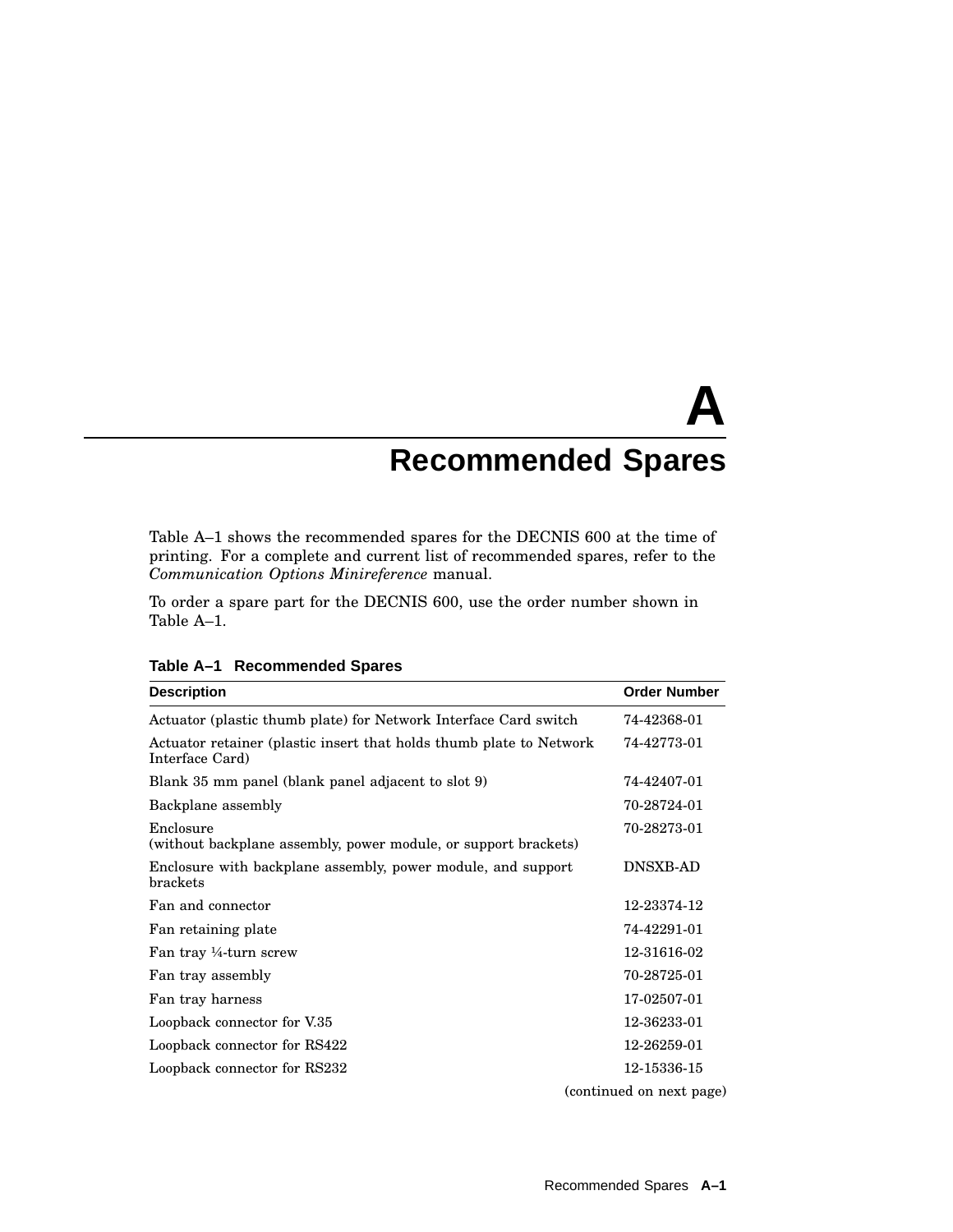| <b>Description</b>                                                                     | <b>Order Number</b> |  |
|----------------------------------------------------------------------------------------|---------------------|--|
| Memory card (2 MB)                                                                     | <b>B1050-AA</b>     |  |
| Memory card (8 MB)                                                                     | <b>B1050-BA</b>     |  |
| Module slot cover                                                                      | 70-29501-01         |  |
| Module screw                                                                           | 12-35749-01         |  |
| Power module $(110/220 V)$                                                             | 30-36324-01         |  |
| Power module plastic front cover                                                       | 70-29424-01         |  |
| Power module plastic front cover screw                                                 | 12-35749-01         |  |
| Processor card (4 MB) with NV RAM                                                      | <b>B1000-BA</b>     |  |
| Processor card (8 MB) with NV RAM                                                      | <b>B1000-AA</b>     |  |
| Rear panel                                                                             | 74-42284-01         |  |
| Rear panel thumb screw                                                                 | 90-09116-01         |  |
| Support kit (DECNIS 600 support brackets)                                              | 70-28761-01         |  |
| DEC LANcontroller 601 (1 N1 Ethernet line)                                             |                     |  |
| DEC LANcontroller 601 Network Interface Card                                           | <b>B1101-AA</b>     |  |
| Ethernet loopback connector                                                            | 12-22196-01         |  |
| DEC LANcontroller 602 (2 N1 Ethernet lines)                                            |                     |  |
| DEC LANcontroller 602 Network Interface Card–Ethernet Thinwire                         | <b>B1102-BA</b>     |  |
| DEC LANcontroller 602 Network Interface Card–Ethernet Thickwire                        | <b>B1103-BA</b>     |  |
| DEC LANcontroller 602 Network Interface Card–Ethernet<br>Unshielded Twisted Pair (UTP) | <b>B1103-BB</b>     |  |

# **Table A–1 (Cont.) Recommended Spares**

(continued on next page)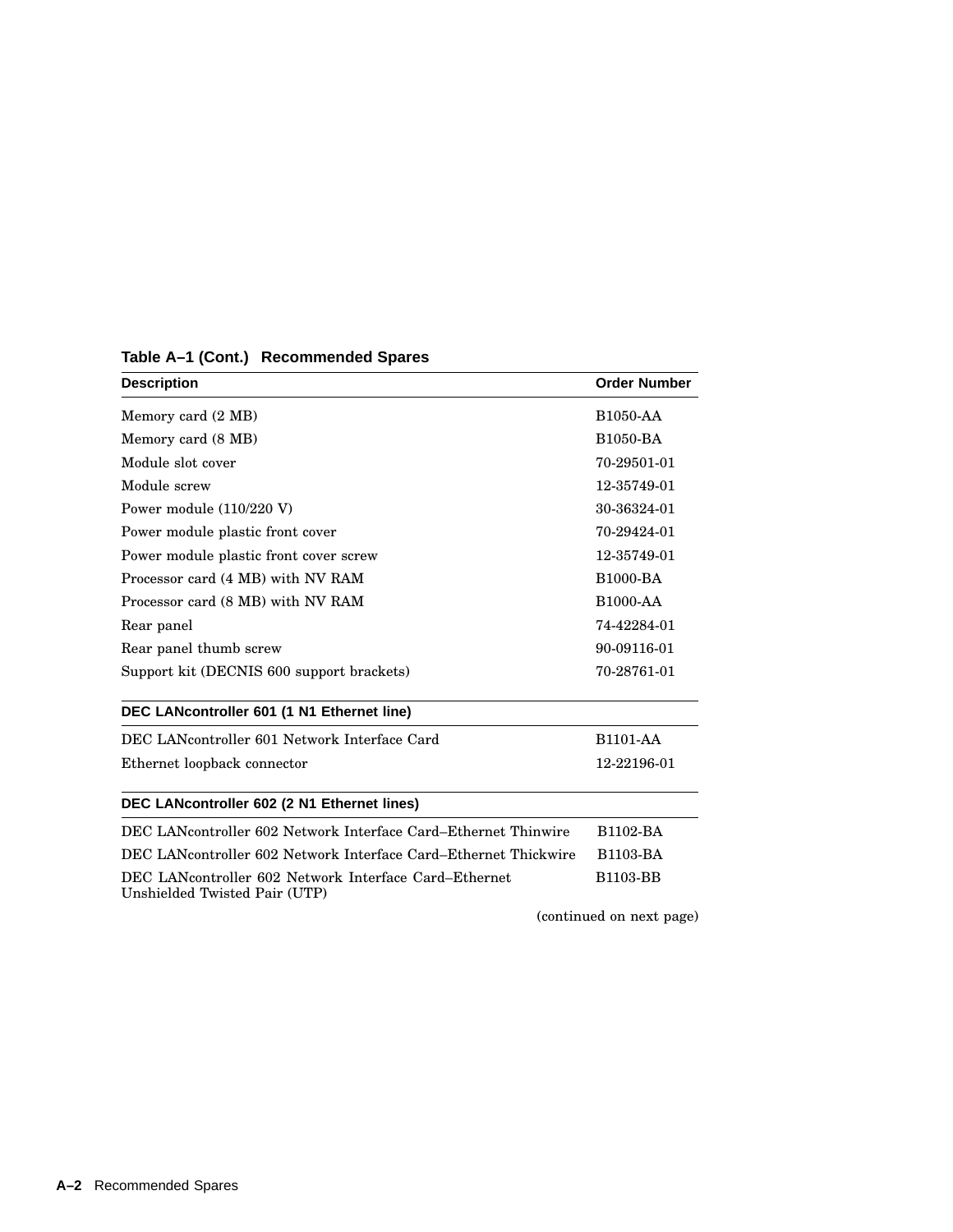| <b>Description</b>                                                 | <b>Order Number</b> |  |
|--------------------------------------------------------------------|---------------------|--|
| DEC WANcontroller 618 (8 lines at 64K)                             |                     |  |
| DEC WANcontroller 618 Network Interface Card                       | B1408-AA            |  |
| Connecting cable $(2 \text{ m})$                                   | 17-02969-01         |  |
| Loopback connector (50-way male)                                   | 12-35447-01         |  |
| Distribution panel V.24/V.28/RS232                                 | 70-28117-02         |  |
| Distribution panel V.35                                            | 70-28117-01         |  |
| Distribution panel V.36/V.11/RS422                                 | 70-28117-03         |  |
| BT Kilostream adapter cable for V.36/V.11/RS422 distribution panel | BC21G-02            |  |
| DEC WANcontroller 622 (2 T1/E1 lines)                              |                     |  |
| DEC WANcontroller 622 Network Interface Card                       | B1302-AA            |  |
| RS422 adapter cable                                                | 17-01108-00         |  |
| V.35 adapter cable                                                 | 17-01112-00         |  |
| X.21 (leased line only) and BT Kilostream adapter cable            | 17-01109-00         |  |
| Loopback connector (50-way female)                                 | 12-25852-01         |  |
|                                                                    |                     |  |

#### **Table A–1 (Cont.) Recommended Spares**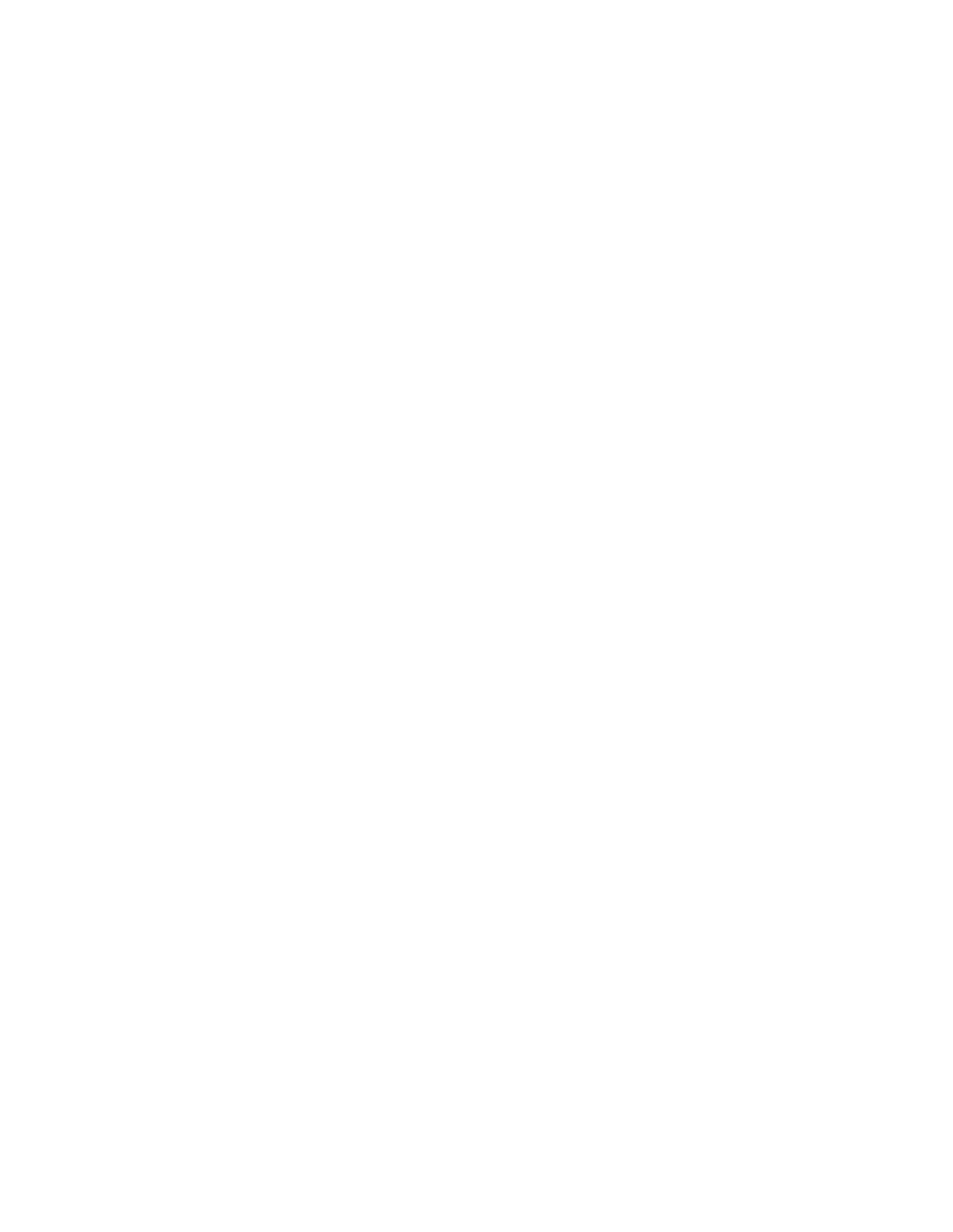# **B Field Replaceable Units**

Table B–1 shows the Field Replaceable Units (FRUs) available for the DECNIS 600 at the time of printing. For a complete and current list of FRUs, refer to the *Communication Options Minireference* manual.

To order an FRU, specify the order number shown in Table B–1.

| <b>Description</b>                                                             | <b>Order Number</b>   |
|--------------------------------------------------------------------------------|-----------------------|
| Backplane assembly                                                             | 70-28724-01           |
| Enclosure<br>(without backplane assembly, power module, or support brackets)   | 70-28273-01†          |
| Enclosure with backplane assembly, power module, and support<br>brackets       | DNSXB-AD†             |
| Fan and connector                                                              | 12-23374-12           |
| Fan tray harness                                                               | 17-02507-01           |
| Memory card (2 MB)                                                             | <b>B1050-AA</b>       |
| Memory card (8 MB)                                                             | <b>B1050-BA</b>       |
| Power module $(110/220 V)$                                                     | 30-36324-01           |
| Processor card (4 MB) with NV RAM                                              | <b>B1000-BA</b>       |
| Processor card (8 MB) with NV RAM                                              | <b>B1000-AA</b>       |
| DEC LANcontroller 601 Network Interface Card<br>(1 NI Ethernet line)           | B <sub>1101</sub> -AA |
| DEC LANcontroller 602 Network Interface Card<br>(2 NI Ethernet lines–Thinwire) | B <sub>1102</sub> -BA |

**Table B–1 Field Replaceable Units**

†This FRU is supplied direct from manufacturing.

(continued on next page)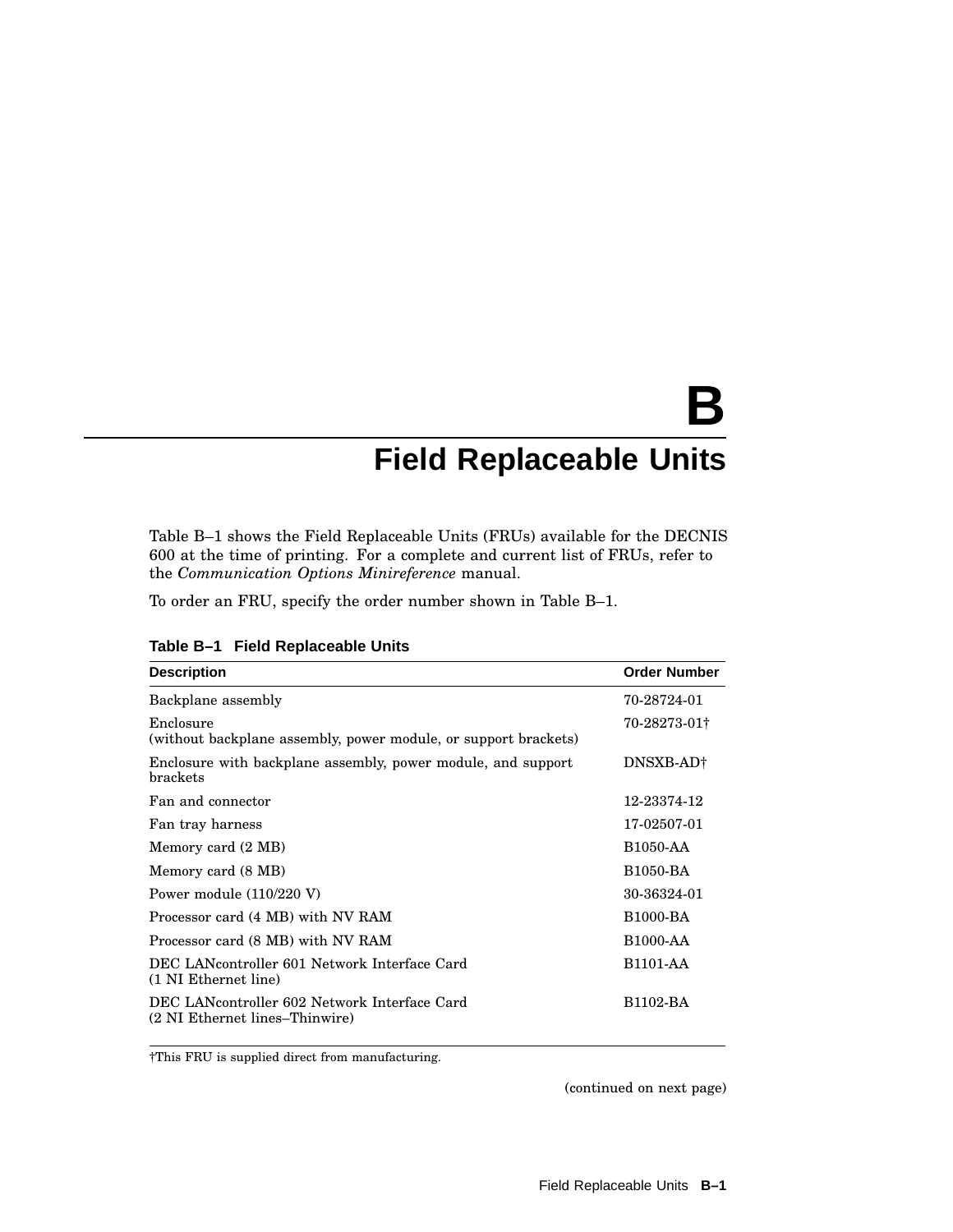| <b>Description</b>                                                                 | <b>Order Number</b>   |
|------------------------------------------------------------------------------------|-----------------------|
| DEC LANcontroller 602 Network Interface Card<br>(2 NI Ethernet lines–Thickwire)    | <b>B1103-BA</b>       |
| DEC LANcontroller 602 Network Interface Card<br>(2 NI Ethernet lines–Twisted Pair) | <b>B1103-BB</b>       |
| DEC WANcontroller 618 Network Interface Card (8 lines at 64K)                      | B <sub>1408</sub> -AA |
| DEC WAN controller 618 connecting cable $(2 \text{ m})$                            | 17-02969-01           |
| DEC WAN controller 618 distribution panel V.24/V.28/RS232                          | 70-28117-02           |
| DEC WANcontroller 618 distribution panel V.35                                      | 70-28117-01           |
| DEC WAN controller 618 distribution panel V.36/V.11/RS422                          | 70-28117-03           |
| DEC WANcontroller 622 Network Interface Card (2 T1/E1 lines)                       | B1302-AA              |

## **Table B–1 (Cont.) Field Replaceable Units**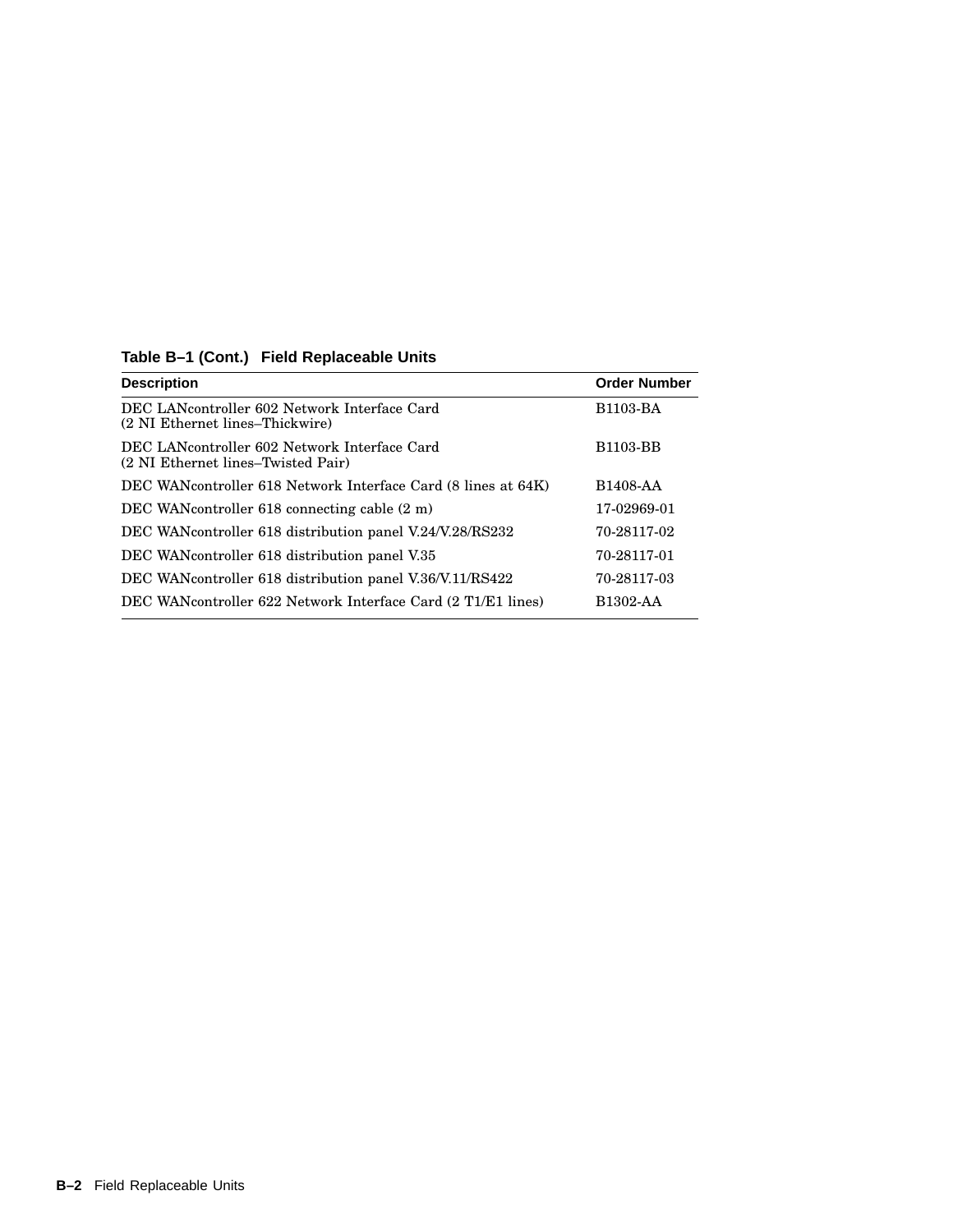# **Index**

12-way connector, 1–3 44-way connector, 1–4

### **A**

Actuator, A–1 Actuator retainer, A–1 Addressing, 3–1, 4–2 Address Recognition Engine chip *See* ARE chip Ambient air temperature sensor, 2–1 Ambient air temperature switch, 2–2 ARE chip, 4–2

### **B**

Backplane remote sense, 1–4 test points, 1–3 12-way connector, 1–3 44-way connector, 1–4 BBRAM testing, 4–1, 4–2 Bus Transceiver Logic, 3–1

# **C**

Central arbitration, 3–1, 3–3 Connectors central arbitration, 3–4 fan, 2–3 system bus, 3–2 12-way, 1–3 44-way, 1–4 Current limit, 1–3

# **D**

DECNIS 600 bus, 3–1 configuration card, viii shutdown, 2–2, 2–3 DEC WANcontroller 618, 4–5 DEC WANcontroller 622 loopback, 4–2 Distribution panel loopback, 4–3 Dump symbol, 4–5

# **E**

Edge connector, 1–4 Ethernet LAN card ATTENTION state, 4–3 loopback testing, 4–3 Event messages overtemperature, 2–2 Extension cards, 3–4

## **F**

Fan drive voltage, 2–2 Fans, 2–2 FAN 1, 2–2 FAN 2, 2–2 installation, 2–3 location, 2–3 maximum speed, 2–2 minimum speed, 2–2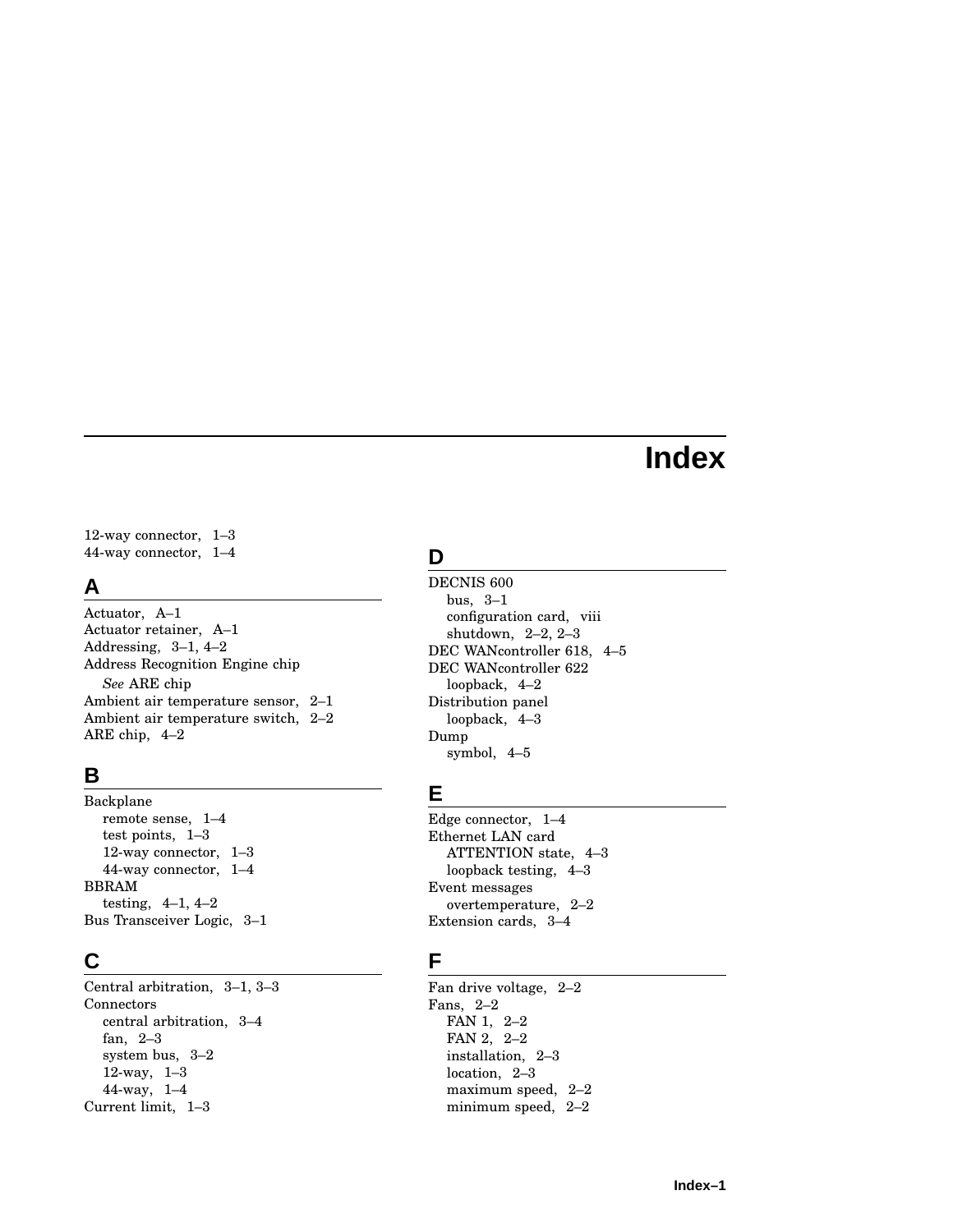Fans (Cont.) output, 1–1 Fault symbol, 4–5 Field Replaceable Units, B–1 to B–2 Flash RAM testing, 4–1 FRU *See* Field Replaceable Unit Futurebus+ DECNIS 600 compliance, 3–1 DECNIS 600 noncompliance, 3–2 description, 3–1 Profile B, 3–1 register set architecture, 3–2

#### **H**

Hotswap symbol, 4–5

### **L**

LEDs description, 1–1 MODULE OK, 1–3 OVERCURRENT, 1–2 OVERVOLTAGE, 1–1 READY, 4–3 symbols, 4–4 Light Emitting Diodes *See* LEDs Logic, 4–1 Loopback connectors, A–1 Loopback testing distribution panel, 4–3 Ethernet LAN cards, 4–3 Network Interface Card, 4–3 using NCL, 4–3

## **M**

Memory card arbitration controller, 3–3 ARE chip, 4–2 LED symbols, 4–4 module self-test, 4–1 position, 3–4 screw torque, 4–4 testing, 4–4 Module loopback test, 4–3 Module self-test memory card, 4–1 Network Interface Card, 4–2 processor card, 4–1

## **N**

Network Interface Card bus interface, 4–2 configuration information, viii DEC WANcontroller 618, 4–5 DEC WANcontroller 622, 4–2 driver, 4–2 frame transaction, 4–2 I/O interface, 4–2 LED symbols, 4–4 loopback testing, 4–3 memory, 4–2 module self-test, 4–2 reference name, 4–5 request lines, 3–3 screw torque, 4–4 NIC *See* Network Interface Card Nominal voltage, 1–3

## **O**

Output current, 1–3 **Outputs** power, 1–1 Overcurrent protection, 1–2 Overtemperature events, 2–2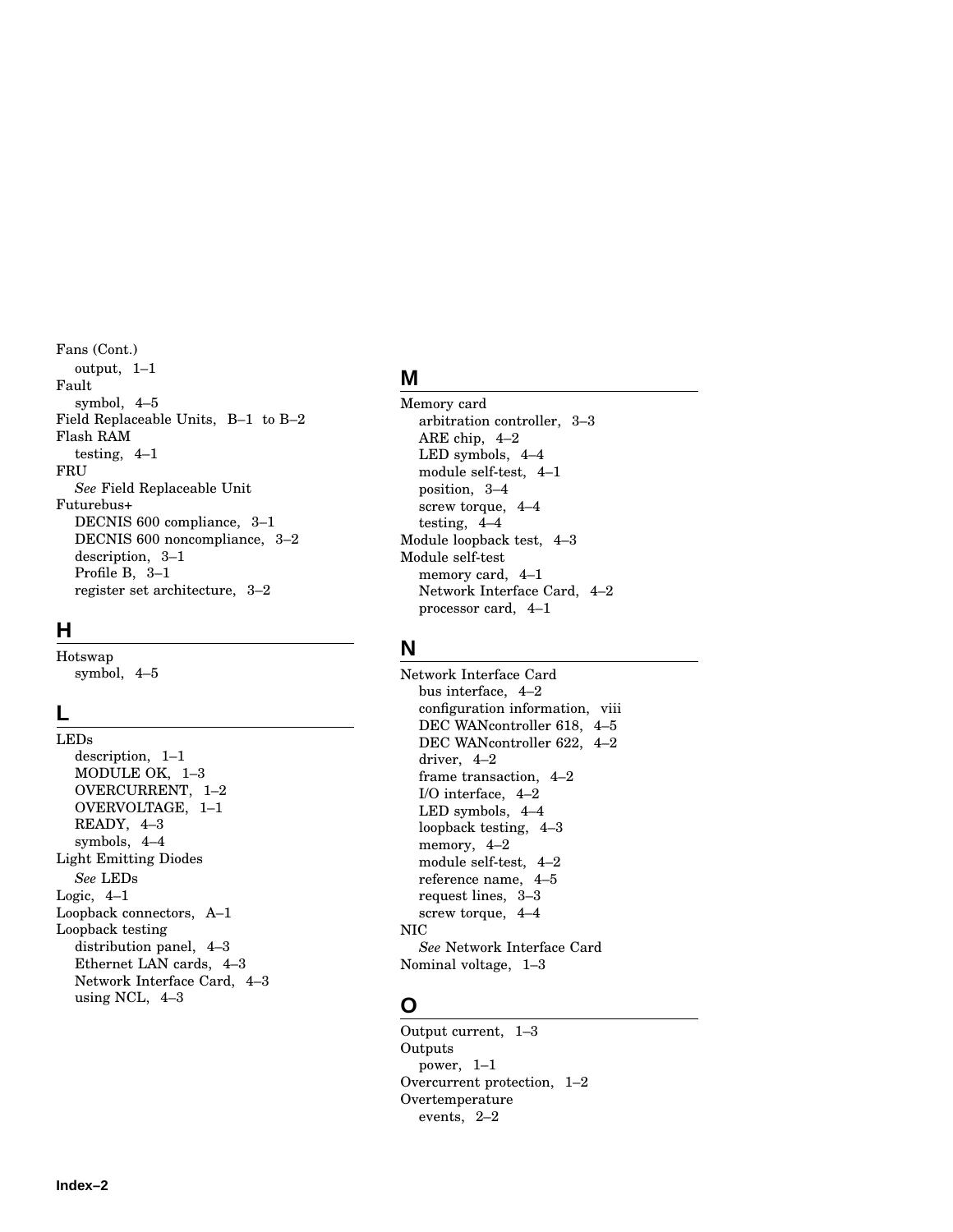Overtemperature (Cont.) shutdown, 2–1 specifications, 2–1 warning, 2–1 Overvoltage protection, 1–1

#### **P**

Pool memory, 4–2 Power module cover, 3–2 LED 1, 1–1 LED 2, 1–2 LED symbols, 4–4 MODULE OK LED, 1–3 outputs, 1–1 OVERCURRENT LED, 1–2 OVERVOLTAGE LED, 1–1 PWRDN signal, 2–1 shutdown, 1–1, 1–2, 2–2 TEMPOK signal, 2–1 Power outputs current limit, 1–3 monitoring, 1–4 nominal voltage, 1–3 output current, 1–3 short circuit current, 1–3 specifications, 1–3 test points, 1–3 tolerance, 1–3 Problem solving approach, 4–3 Processor card ambient air temperature switch, 2–2 bus interface, 4–1 displays, 4–3 LED symbols, 4–4 logic,  $4-1$ memory, 4–1 module self-test, 4–1 position, 3–2 screw torque, 4–4 testing, 4–4 Profile B, 3–1

# **R**

RAM testing, 4–1, 4–2 Remote sense, 1–4 ROM testing, 4–1, 4–2

# **S**

Screw inserts, 4–4 torques, 4–4 Service strategy, 3–4 Short circuit current, 1–3 Signal pin connector, 3–1 Signals DCOK, 3–2 POK, 3–2 PWRDN, 2–1, 3–2 TEMPOK, 2–1 Slot covers, 4–4 Slot problems, 4–3 Symbols, 4–4 System Exerciser, 4–2 System operation display, 4–3 System self-test description, 4–1 fails, 4–3 System self-test display, 4–3

# **T**

Temperature sensor ambient air sensor, 2–1 TEMPOK, 3–2 Test points, 1–3 Tolerance, 1–3 Torques, 4–4